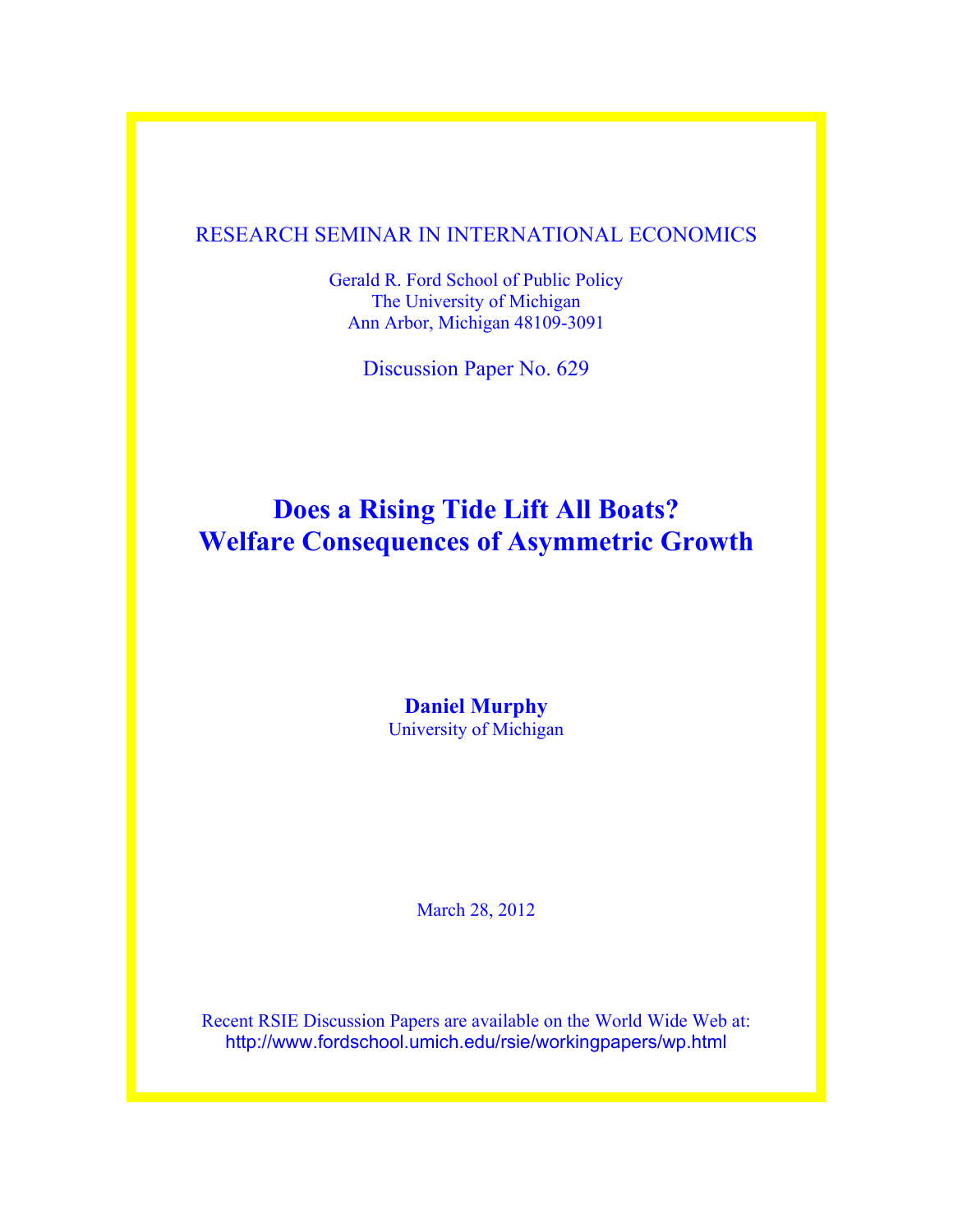# Does a Rising Tide Lift All Boats? Welfare Consequences of Asymmetric Growth

## Daniel Murphy

## University of Michigan

March 28, 2012

*Abstract:* A common presumption in macroeconomics and development economics is that increased growth in the aggregate enhances welfare for everyone in the economy. I show that instead, if the underlying growth is a productivity increase in the sector consumed primarily by one group, the welfare of a second group may fall. I demonstrate this effect in two cases. In the first case, skill-biased technological change in sectors consumed by the skilled rich increases their income beyond the increase in economic wealth, causing a decline in the consumption and welfare of the low-skilled poor. This result stands in contrast to the standard model of skillbiased technological change. The second case examines trade between two countries, and demonstrates circumstances under which an increase in productivity in the nontradable sector of one country causes a welfare decline for the other country. The paper discusses evidence in support of the effects in both cases. This analysis demonstrates that a rising tide need not lift all boats and that the precise nature of consumption patterns is important for welfare.

*Keywords*: Welfare Inequality, Biased Technological Change, Trade Models

*JEL*: D60, O33, F11

Acknowledgements: Thanks to David Albouy, Bob Barsky, John Bound, Alan Deardorff, Yuriy Gorodnichenko, Joseph Kaboski, Lutz Kilian, Brian Kovak, John Laitner, Andrei Levchenko, Matthew Shapiro, Lones Smith, Dmitriy Stolyarov, and seminar participants at the University of Michigan International/Macro Lunch for helpful comments.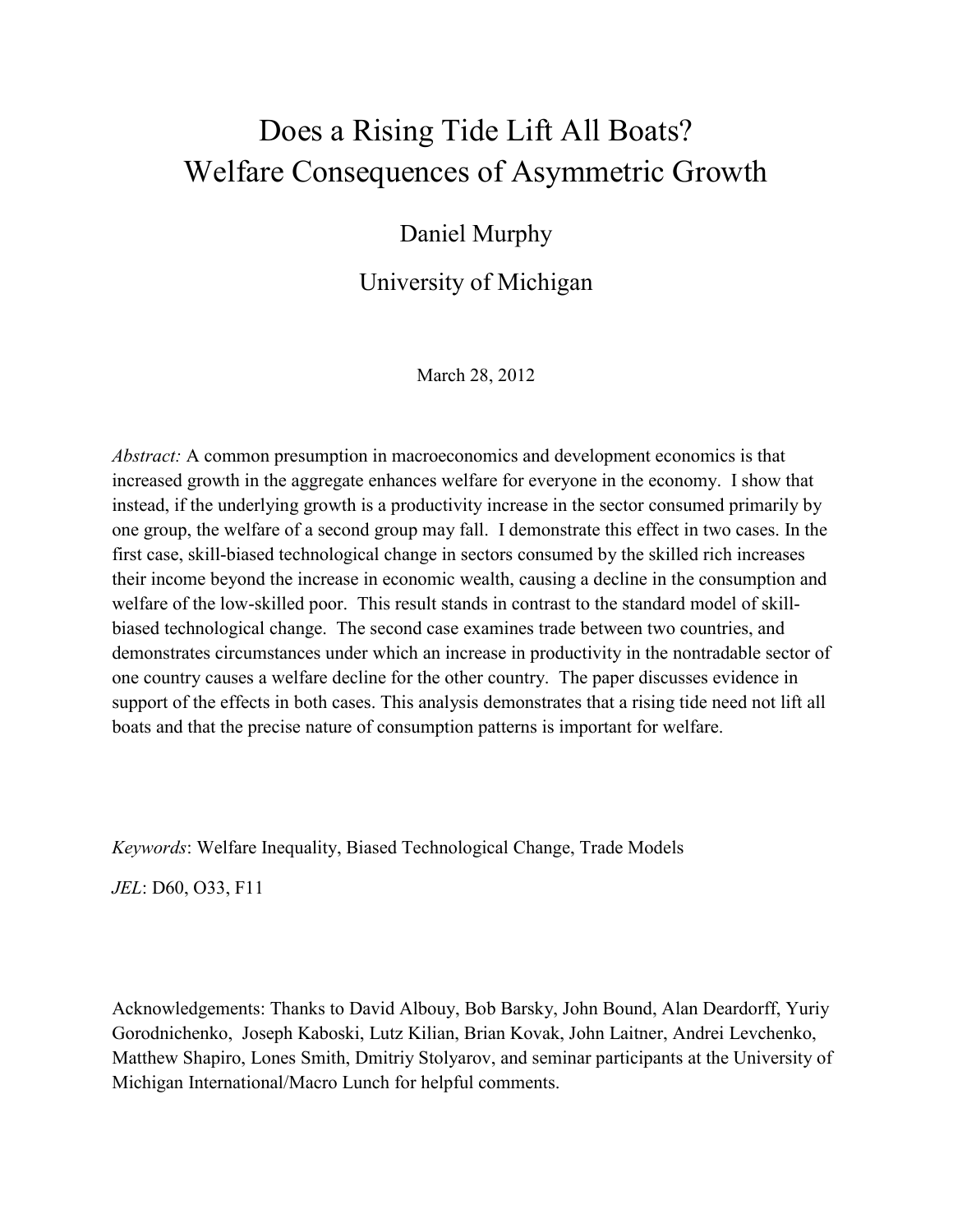#### **1. Introduction**

Welfare is inherently difficult to measure, but evidence suggests that well-being of the poor has in fact fallen or stagnated in the face of economic growth. In the U.S., real GDP per capita increased 73% between 1970 and 2000, while the real wages of the lowest quintile earners decreased by over 20%.<sup>[1](#page-2-0)</sup> Likewise, Brazilian GDP per capita increased over 46% during the same period, yet the living conditions of the poorest residents have not improved. $2$  Thus the "rising tide" of economic growth did *not* by necessity *"*lift all boats", as JFK famously predicted in 1963.

Recent evidence also suggests that the "falling tide" of the recent economic crisis may have "lifted some boats". According to the World Bank Development Research Group, in 2008 (the year of the global financial crisis) the number and share of the population living on less than \$1.25 a day fell in every part of the world for the first time on record. Preliminary estimates from 2010 suggest the decline has continued.<sup>[3](#page-2-2)</sup> Similarly, data from the Gallup World Poll show that 132 million people became more food secure between between  $2005$  and  $2008.<sup>4</sup>$  $2008.<sup>4</sup>$  $2008.<sup>4</sup>$  This evidence is seemingly difficult to reconcile with the fact that global output fell so substantially in 2008.

Indeed, an implicit assumption of standard economic models is that economic growth increases the welfare of everyone in the economy, even if growth is accompanied by increases in inequality. My analysis formally demonstrates circumstances under which growth actually lowers welfare for some. This paper examines two cases in which "rising tides" lead to "falling boats": First, sector-biased, skill-biased technological change in a closed economy, and second, service-sector productivity growth in a two-country model of international trade. In each case, a productivity increase complements labor supplied by a subset of people, and is biased toward the good consumed by that subset of people. As a result, the income of that subset rises more than the increase in aggregate economic wealth, causing a redistribution of productive resources away from goods consumed by others in the economy.

<span id="page-2-0"></span><sup>&</sup>lt;sup>1</sup> More direct measures of welfare have also demonstrated stagnating well-being for America's poor during times of economic growth. For example, the United States Department of Agriculture documents that food security rates did not improve between 1995 (when they started reporting data) and the mid-2000s. 2

<span id="page-2-1"></span><sup>&</sup>lt;sup>2</sup> According to the World Bank Development Research Group, in 2000, over 10% of the population continued to live on less than \$1.25 a day.

<span id="page-2-3"></span><span id="page-2-2"></span><sup>&</sup>lt;sup>3</sup> See *The Economist*, March  $3<sup>rd</sup>$ -12<sup>th</sup> 2012, p. 81.<br><sup>4</sup> See Headey (2012).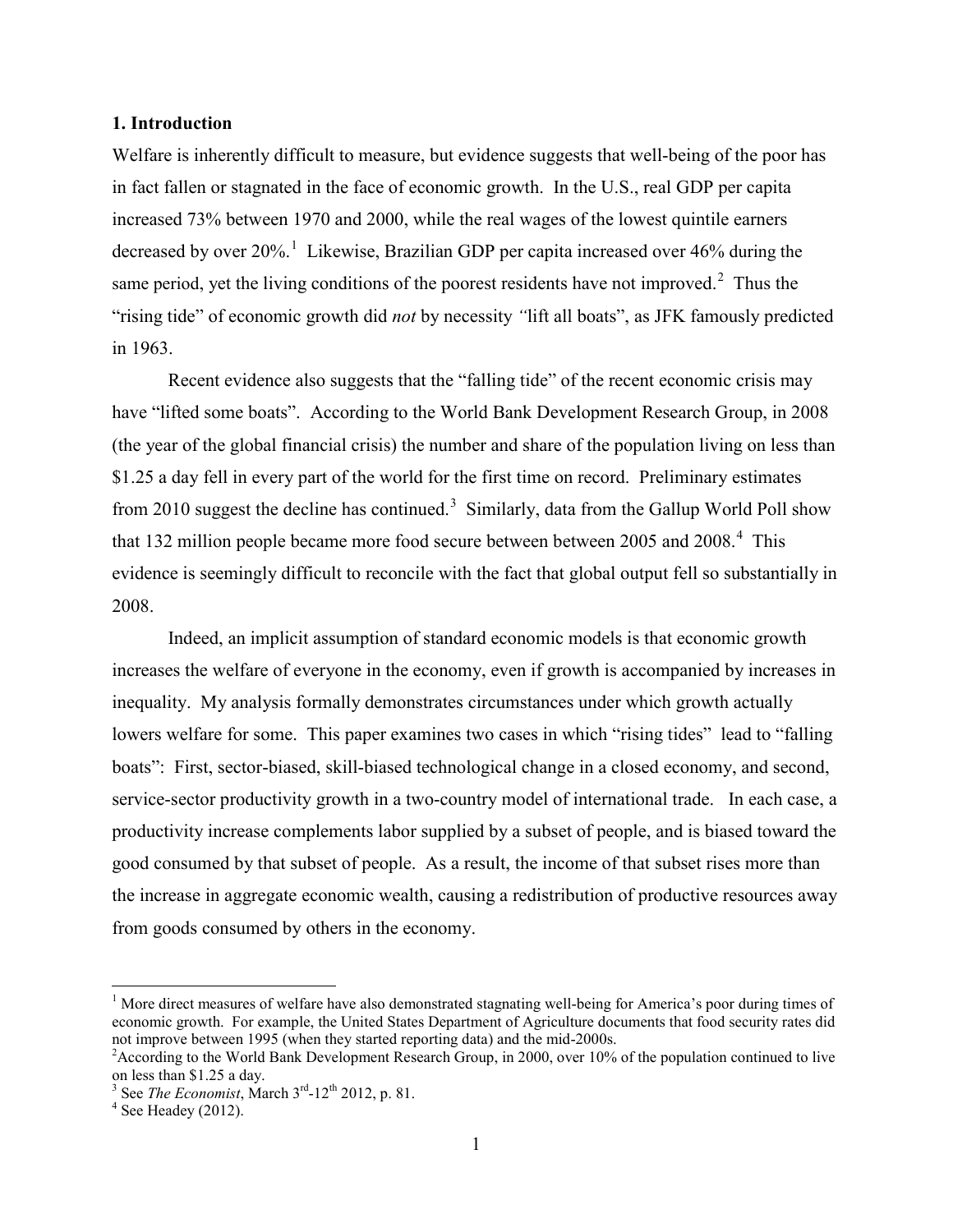The analysis differs from earlier studies that have examined circumstances in which economic growth may reduce welfare. Examples include models of the Dutch Disease, as discussed in Corden and Neary (1982) and Krugman (1987), and of Immiserising Growth (see Baghwati 1958). Both Dutch Disease and Immiserising Growth rely on specific conditions that need not hold in general. In contrast, the explanation I provide in this paper focuses on alternative conditions that apply to labor markets in a closed economy and to a two-country international trade setting. Furthermore, the models presented below directly address the "trickle down phenomenon" often heard in policy debates.

The first part of this paper examines the effects of skill-biased technological change in a closed economy. There is a growing consensus that new technologies complement skill, either directly or through productivity growth in the production of skill-complementing capital. Existing models of skill-biased technological change and capital-skill complementarity offer explanations for the rising skill premium in the latter half of the twentieth century and predict that wage inequality is likely to continue to increase. The analysis below expands these models to incorporate an additional insight, that new technologies appear to be directed not only toward factors of production (skilled labor), but also toward goods consumed predominantly by the rich. The result of this asymmetric growth is a fall in the welfare of the low-skilled poor in addition to rising wage inequality. This finding is in contrast with the implications of the canonical onesector model of skill-biased technological change, in which welfare increases despite rising wage inequality.<sup>[5](#page-3-0)</sup>

An extensive literature has documented the failure of U.S. economic growth to "trickle down" to the lowest quintile of wage earners. Beaudry and Green (2003), for example, propose a model of organizational change that can generate falling real wages. However, their model relies on a counterfactual increase in the price of capital.<sup>[6](#page-3-1)</sup> In contrast to the model in Beaudry and Green, the welfare implications of the model presented below do not rely on any assumptions about the existence or price of capital. Furthermore, the proposed model with sector-specific, skill-biased technological change is consistent with several features of the macroeconomy during the last half of the Twentieth Century, including 1) increasing expenditure

 $5$  See Acemoglu (1998, 2003)

<span id="page-3-1"></span><span id="page-3-0"></span> $6$  Similarly, in Caselli (1999), new machines that complement skilled workers replace old machines that complement unskilled workers. See Acemoglu (2002) for a survey.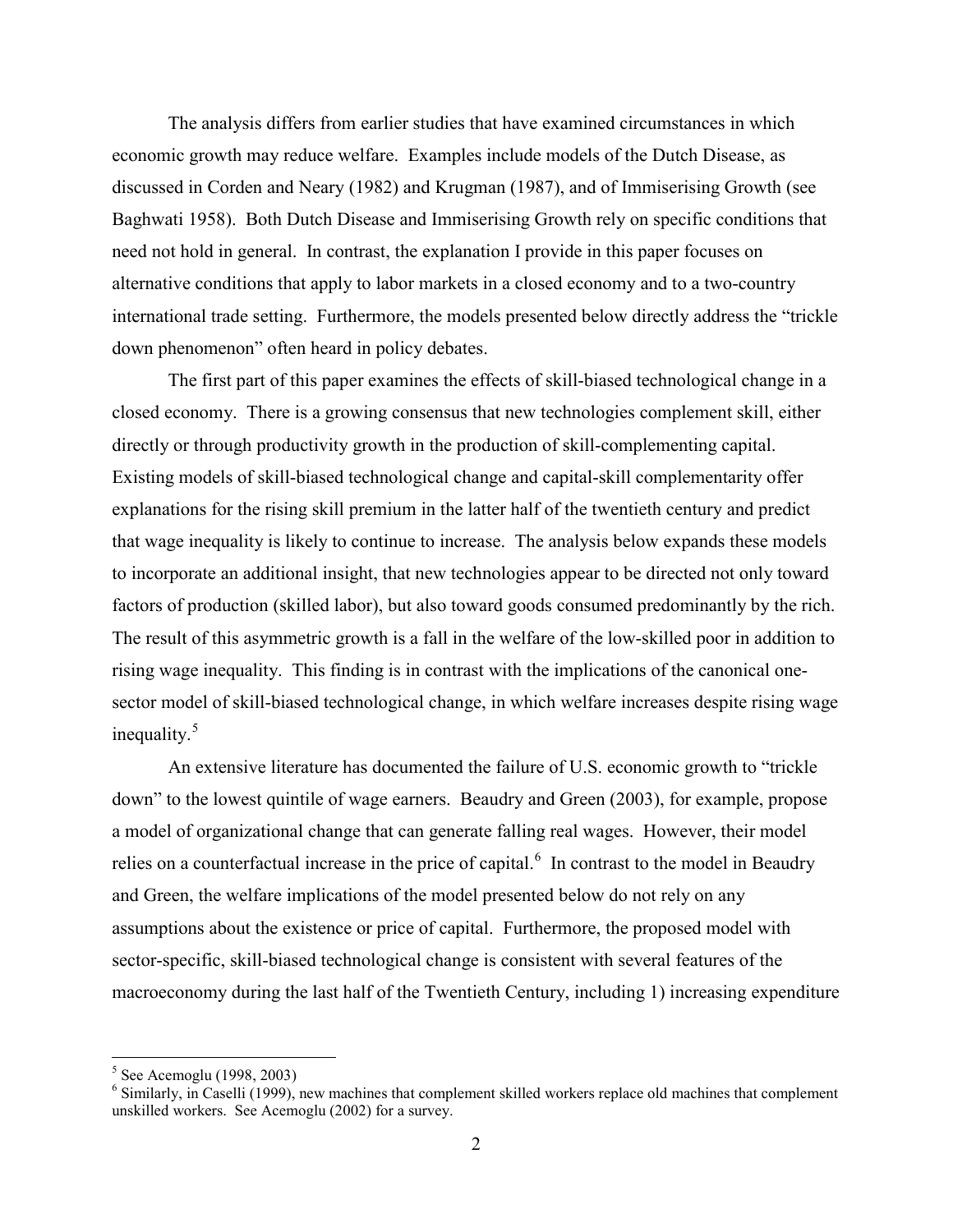shares of high-end services, 2) an increasing skill premium, 3) increasing skill intensity in highend service sectors, and 4) a fall in the price of capital.

The proposed model of sector-specific, skill-biased technological change extends the one-sector, two-factor model in Acemoglu (1998) to an economy with two sectors producing Yachts and Potatoes and two types of agents (Rich and Poor).<sup>[7](#page-4-0)</sup> Yachts represent goods or services consumed primarily by the Rich, while Potatoes represent goods and services consumed by the Poor. The Rich agents own an endowment of high-skilled labor, while the Poor own an endowment of low-skilled labor. The key assumptions are, first, demand for Yachts is increasing in income; second, skill-biased technological improvements are sector specific; and third, the elasticity of substitution between high skilled labor and low skilled labor is greater than unity. If technology improves in the Yacht sector, the wage of the skilled Rich increases. The Rich in turn use their increased income to demand more Yachts, which requires skilled labor to flow out of the Potato sector and into the Yacht sector. The result is a fall in the supply of Potatoes. If preferences are strongly nonhomothetic such that the Poor consume only Potatoes, their welfare will decline.

The model feature that technological growth has been biased toward the goods that the Rich consume has some empirical support in the macroeconomic literature. Buera and Kaboski (2011) document that as income has grown in the latter half of the twentieth century, there has been a substantial increase in the expenditure share of skill-intensive services such as finance, insurance, real estate, and architectural services. This evidence suggests that demand for these services depends on wealth: as wealth increases, consumers shift toward consumption of skillintensive services ("Yachts"). Furthermore, Jorgenson and Stiroh (2000) argue that the majority of TFP growth has been in the production of computers and IT, and Bosworth and Triplett (2000) show that the most intensive users of computer technology have included high-skill services such as finance, insurance, and communications.

This supporting empirical evidence is consistent with arguments in Acemoglu (1998, 2003) that technological change responds to market forces. As the rich demand more financial services, for example, the returns to the inputs in financial service production increase, which in

<span id="page-4-0"></span><sup>&</sup>lt;sup>7</sup> Appendix C extends the capital-skill complementarity model in Krusell, Ohanian, Rios-Rull, and Violante (2000), which has three factors of production, and derives the same welfare implications. This paper considers capital-skill complementarity to be consistent with skill-biased technological change and therefore refers to the two interchangeably. In contrast to Beaudry and Green (2003), the results here are consistent with a fall in the price of capital over time.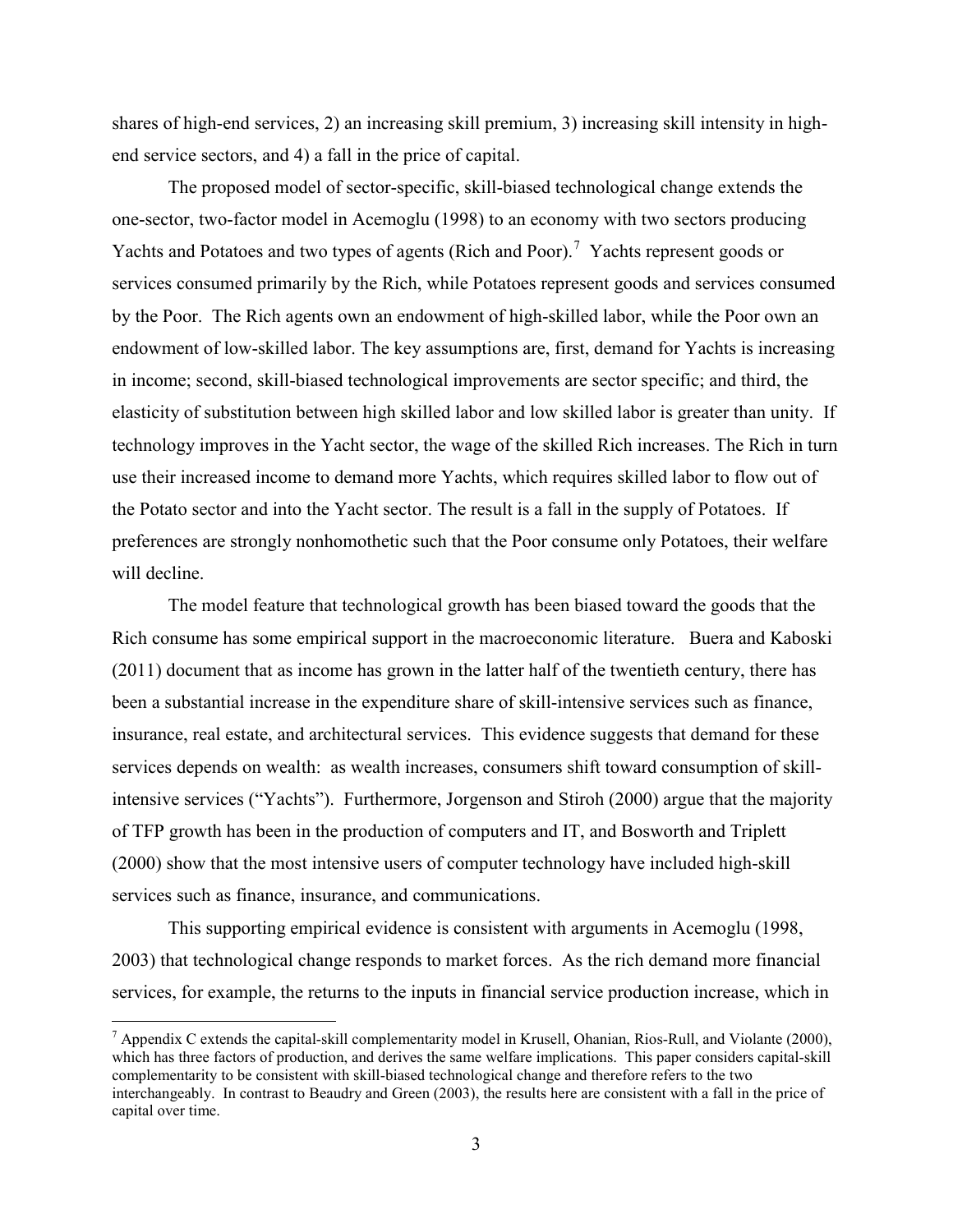turn increases the incentive to create software for the finance industry. The implication of this form of asymmetric growth, according to the model presented below, is a bifurcation of the economy: skilled labor flows from sectors consumed by the Poor to those consumed by the Rich, depriving the Poor of goods and services.

This pattern of bifurcation is equally salient among goods or services within the same sector. Broda and Romalis (2009) document that low-income households consume a basket of goods that is entirely different from the basket of high-income individuals, even though the goods are similarly classified. Their evidence is based on scanner data for consumer goods such as Maxwell House coffee and Starbucks, but a similar pattern is likely to hold for the service sector as well. For example, low-income households use basic medical services at local clinics while the wealthy undergo plastic surgeries. If we reinterpret Yachts to be high-end services such as cosmetic plastic surgeries, the model offers insights into the implications of a plastic surgeon's office obtaining state-of-the-art operating equipment: Skilled nurses leave the clinic in the poor neighborhood to earn a higher wage at the plastic surgeon's office in the wealthy neighborhood, driving up prices or reducing quality at the clinic.

This phenomenon also is consistent with the chronic underdevelopment of the poorest neighborhoods in America, South Africa, and elsewhere. If technological improvements have been biased toward investments in products for the wealthy, skilled labor and capital will flow into the provision of goods and services for the wealthy, leaving fewer productive inputs to provide for the poor. In the poorest neighborhoods, where goods and services are consumed exclusively by the low-skilled residents, only low-quality services provided by primarily lowskilled workers will remain. Imagine a state-of-the-art auto repair shop built near a gated community in Cape Town, South Africa. Skilled mechanics will earn a high return using the new equipment, leaving the low-skilled auto workers to repair cars for the poor out of shacks in the townships. Since the low-skilled mechanics work with inferior capital equipment their marginal product remains low, as does their income. Low income implies that demand for goods and services in low-income neighborhoods remains insufficient to attract new investments that would, in turn, increase wages and wealth.

Sector-specific, skill-biased technological change is not the only source of asymmetric growth that has implications for income, demand patterns, and welfare. The second part of the paper examines welfare effects of asymmetric growth in the context of international trade

4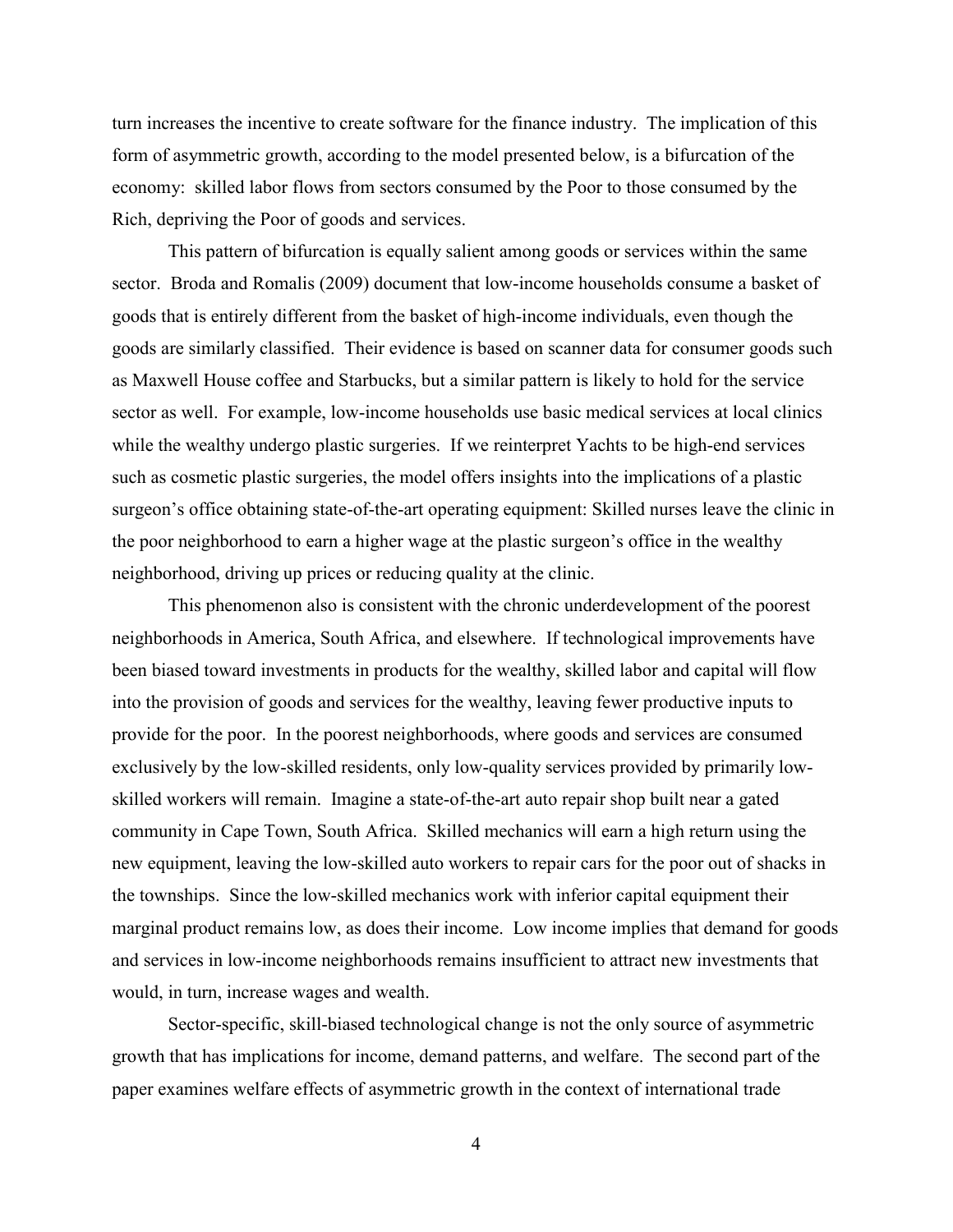between two countries. Section 4 extends the basic framework from Balassa (1964) and Samuelson (1964) to permit imperfect substitutability between two countries' tradable goods. The analysis demonstrates that productivity growth in the nontradable sector of one country may increase the price of tradables in another country, causing a fall the other country's welfare.

In the model below, country  $A$  and country  $B$  each produce a nontradable good and a tradable good that is an imperfect substitute for the other country's tradable. Productivity growth in  $A$ 's nontradable sector causes a fall in welfare in  $B$  when the fall in the price of nontradables in  $\vec{A}$  causes a shift in  $\vec{A}$ 's demand toward domestically produced tradables. This occurs whenever the elasticity of substitution between tradables and nontradables is greater than unity.<sup>[8](#page-6-0)</sup> As the nontradable in  $A$  becomes cheaper due to increased productivity, the consumer in  $A$ substitutes toward nontradables and away from tradables. The increase in demand for  $A$ 's nontradables lowers the value of tradables produced in  $B$ , causing a fall in  $B$ 's terms of trade.

As in the model of sector-specific, skill-biased technological change, welfare falls in the two-country model due to a reallocation of factor inputs toward a sector (the service sector in country A) that is disproportionately consumed by one group (country A). This simple mechanism has interesting implications for prices and patterns of trade. For example, if China's demand shifts toward domestically produced goods as its productivity increases, U.S. imports from China will become more expensive, causing a fall in welfare in the U.S.

The two-country model may also help explain recent trends in global poverty. As mentioned at the beginning of the Introduction, in 2008 the number and share of the population living on less than \$1.25 a day fell in every part of the world for the first time on record. Similarly, 132 million people became more food secure between between 2005 and 2008. This evidence is seemingly difficult to reconcile with the fact that global output fell so substantially in 2008. However, it is fully consistent with the model's prediction that, as demand for resources falls in rich countries, certain goods may become more accessible to the poor. In other words, a "falling tide" may have "lifted some boats".

The two-country model builds on the framework in Balassa (1964) and Samuelson (1964) in that it allows for differences in productivity between a country's service sector and its tradable

<span id="page-6-0"></span><sup>&</sup>lt;sup>8</sup> This assumption on the elasticity of substitution is a sufficient condition for the welfare effects mentioned above. Alternative assumptions may cause a decline in welfare, but I focus on the case of an above-unity elasticity of substitution because this is the implicit assumption in the new trade literature that focuses on differentiated goods under monopolistic competition.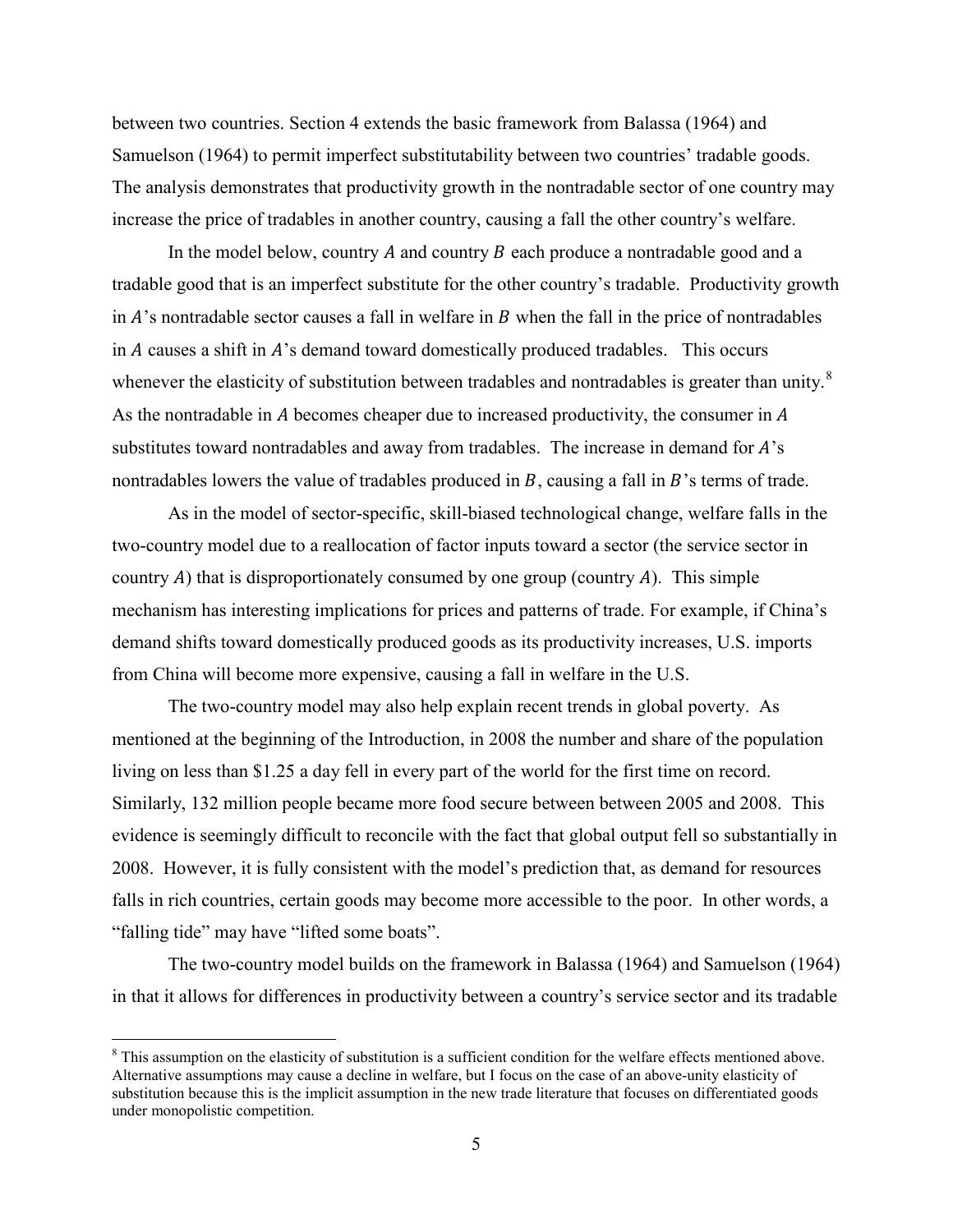sector. Balassa and Samuelson observe that services tend to be more expensive in rich countries than in poor countries. The Balassa-Samuelson hypothesis suggests that this correlation is because rich-country productivity is higher in the tradable sector than in the nontradable sector.

While Balassa-Samuelson is concerned with persistent differences in sectoral productivity, the model below examines the effects of a *change* in productivity in a country's service sector. When service-sector productivity increases in the rich country, the price of services in that country falls, consistent with Balassa-Samuelson. There is an additional effect in the model below, which is the increase in tradable prices in the poor country. This is due to the above-unity elasticity of substitution between tradables and nontradables and the imperfect substitutability between countries' tradable goods. The assumption of an above-unity elasticity of substitution is fully consistent with q-complementarity (as defined by Hicks 1970), and therefore is also consistent with notions that the marginal utility of services should increase with an increase in consumption of consumer goods, and vice-versa.

 The models below do not incorporate endogenous technology. However, in reality technological improvements are likely to respond to market forces. For example, the arguments in Acemoglu (1998, 2003) imply that, in the closed-economy model of Section 3, technology should flow to the high-end sectors as demand for these products increases. If this endogenous technology response is skill-biased, then the welfare decrease for the Poor may be persistent and self-reinforcing in the absence of countervailing forces in the economy (such as Hicks-neutral growth and technology spillovers). Similarly, in the two-country model, as demand for services within a country increases (due, for example, to nonhomothetic preferences that place more weight on services as the economy grows), technology should flow to the service sector and prices of tradables should increase for other countries that do not experience service-sector technology improvements.

The remainder of the paper proceeds as follows: Sections 2 and 3 constitute the first part of the paper and are concerned with the closed-economy model of sector-specific, skill-biased technological change. Section 2 reports the evidence that technological improvements have been biased toward goods predominantly consumed by the wealthy. Section 3 details the baseline model and illustrates the welfare effects of sector-specific skill-biased technological change. Section 4 presents the two-country model of asymmetric technological change. Section 5 concludes.

6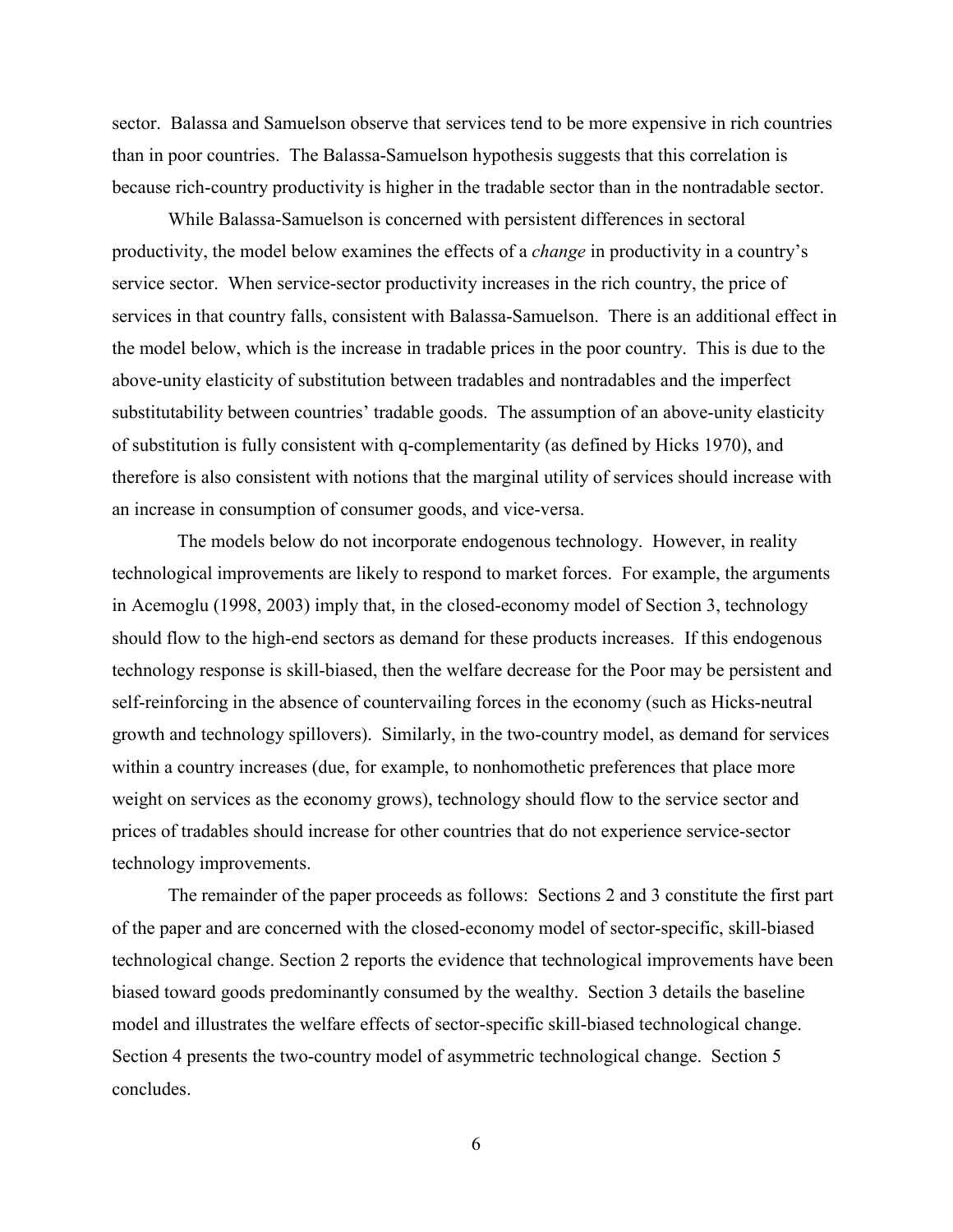#### **2. Macroeconomic Evidence of Sector-Biased Technological Change**

A near consensus has emerged that U.S. economic growth, especially in the 1990s, has primarily been due to productivity growth in the production and the use of information technology (IT) equipment.<sup>[9](#page-8-0)</sup> To the extent that IT use is unevenly distributed across sectors, technological progress will be asymmetric. The questions I address in this section are first, whether there has been substantial asymmetry in the use of IT equipment (and therefore economic growth), and second, whether this asymmetry is related to consumption demand patterns.

Triplett and Bosworth (2000) note that IT use has, indeed, been concentrated in a handful of industries. The 1992 capital flow tables show that five industries (financial services, wholesale trade, business services, insurance, and communications) alone accounted for over half of new purchases of computers. If the measure of IT includes communications equipment in addition to computers and peripheral equipment, the air transportation industry also is included as a primary user of IT. The pattern based on the 1997 capital flow table is remarkably similar: At a more aggregated industry level, the three primary users of computers, software, and communications equipment are information, finance and insurance, and professional and technical services.

Of the IT-intensive industries mentioned above, four can be linked to NIPA consumption categories: finance, insurance, professional services, and air transportation. The expenditure share of each of these categories has increased in the latter part of the Twentieth Century; their combined share increased by over 57% between 1970 and 2000. As Buera and Kaboski (2011) document, each of these is a relatively skill-intensive service industry, and consumption categories that experienced increasing expenditure shares are almost exclusively skill-intensive services. Other categories, such as food, clothing, and low-skill services, have fallen or stagnated as a share of personal consumption expenditures. I interpret this evidence as indicative of nonhomothetic preferences: As income rises, demand shifts toward skill-intensive services, including those that are the most intensive users of IT. $^{10}$  $^{10}$  $^{10}$ 

In this paper I therefore interpret evidence of productivity growth in the use and production of IT capital as technological change that is biased toward goods consumed by the

<span id="page-8-0"></span> $9^9$  See Stiroh (2002), Jorgensen (2001), Jorgensen and Stiroh (2000)

<span id="page-8-1"></span><sup>&</sup>lt;sup>10</sup> The fact that the services demanded by the Rich are skill-intensive is irrelevant for the substantive results presented in Section 3 when there is sector-biased, skill-biased technological change. However, the skill intensity of the consumption bundle of the Rich will be important in the model with a government sector (Section 4).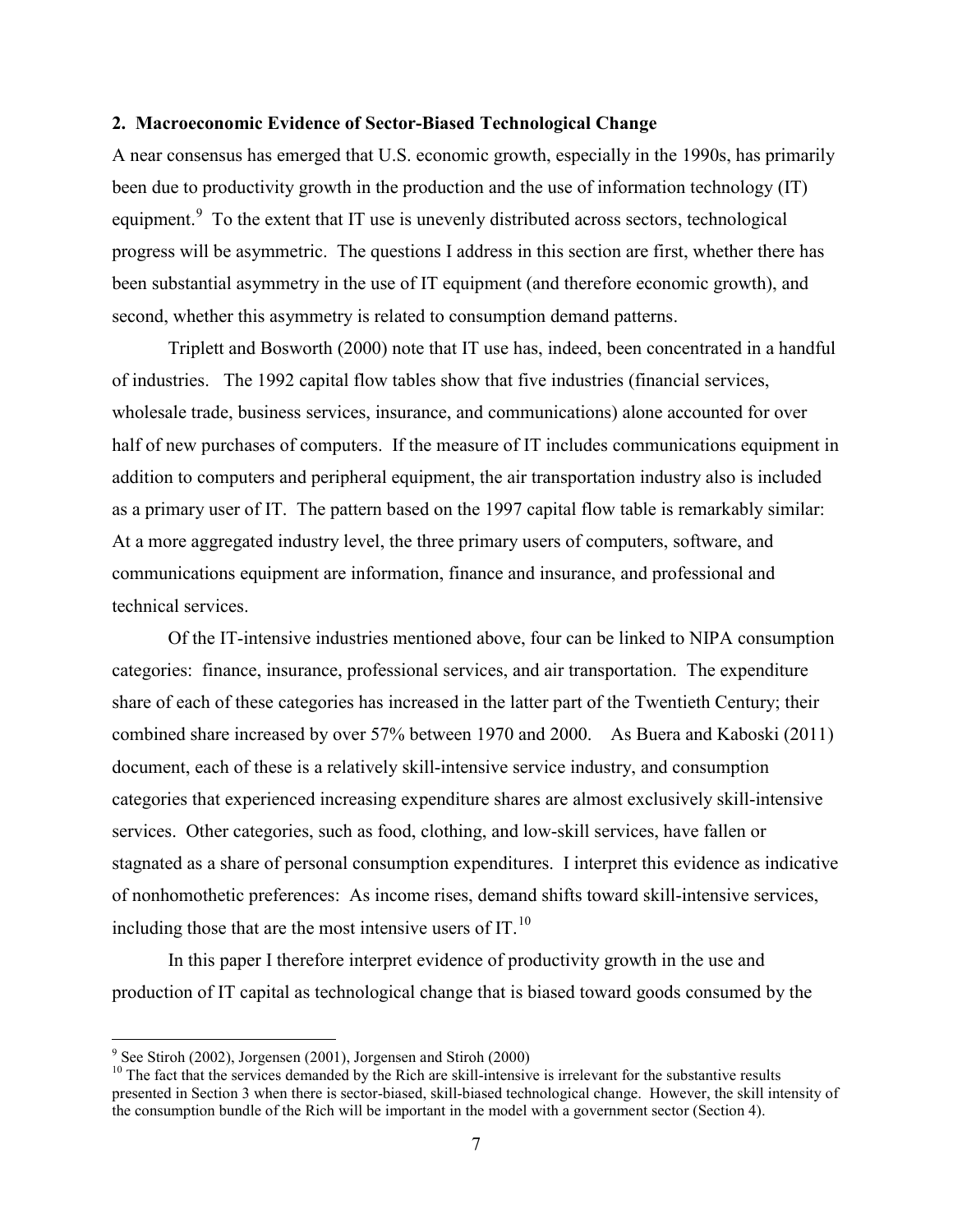Rich. Technological change is also assumed to be skill-biased based on the overwhelming evidence in support of skill-biased technological change (including capital-skill complementarity) in the latter part of the Twentieth Century.<sup>[11](#page-9-0)</sup> Section 3 models skill-biased technological change in the simplest form by allowing IT technology to augment skill in production functions with two factors (skilled and unskilled labor). Appendix C treats IT equipment as an additional factor in production functions in which IT capital and skill are relative complements.

#### **3. Baseline Model**

The baseline model consists of two factors (high-skilled labor  $H$  and low-skilled labor  $L$ ), two agent types (Rich and Poor), and two goods (Yachts and Potatoes) in a static economy. *H* Rich agents each inelastically supply one unit of high-skilled labor and L Poor agents each supply a unit of low-skilled labor. Here technology is taken as exogenous, and all markets are competitive.

#### **3.1 Consumer Preferences**

Rich  $(R)$  and Poor  $(P)$  consumers have identical nonhomothetic preferences over Yachts and Potatoes of the form

$$
U_i(F_i, Y_i) = \max(a \times \log(F_i + b), Y_i)
$$

where  $i \in R$ , P and  $Y_i$  is consumption of Yachts by consumer type i. I use  $F_i$  to denote consumption of Potatoes by consumer  $i$  ( $P$  already refers to Poor agents). This form of preferences has the useful property that consumption switches from exclusively Potatoes to exclusively Yachts as wealth crosses a certain threshold determined by the scale parameters  $a$ and  $b$ . <sup>[12](#page-9-1)</sup> It captures the fact documented in Broda and Romalis (2009) that low-income households consume a basket of goods that is entirely different from the basket of high-income individuals, even though the goods may be similarly classified. For example, the Rich consume

<span id="page-9-0"></span><sup>&</sup>lt;sup>11</sup> See, for example, Bound and Johnson (1992), Autor, Levy and Murnane (2003), and Autor, Katz, and Kearney (2008)

<span id="page-9-1"></span> $12$  A more common form of preferences in the structural change literature takes the form

 $U_i(F_i, Y_i) = \begin{cases} F_i & \text{if } F_i \leq \overline{F} \\ \overline{F} + Y_i & \text{if } F_i > \overline{F} \end{cases}$ , in which the wealthy consume both Potatoes and Yachts but only once they've satiated their demand for Potatoes. The welfare implications are robust to this form of preferences, but these preferences are analytically inconvenient.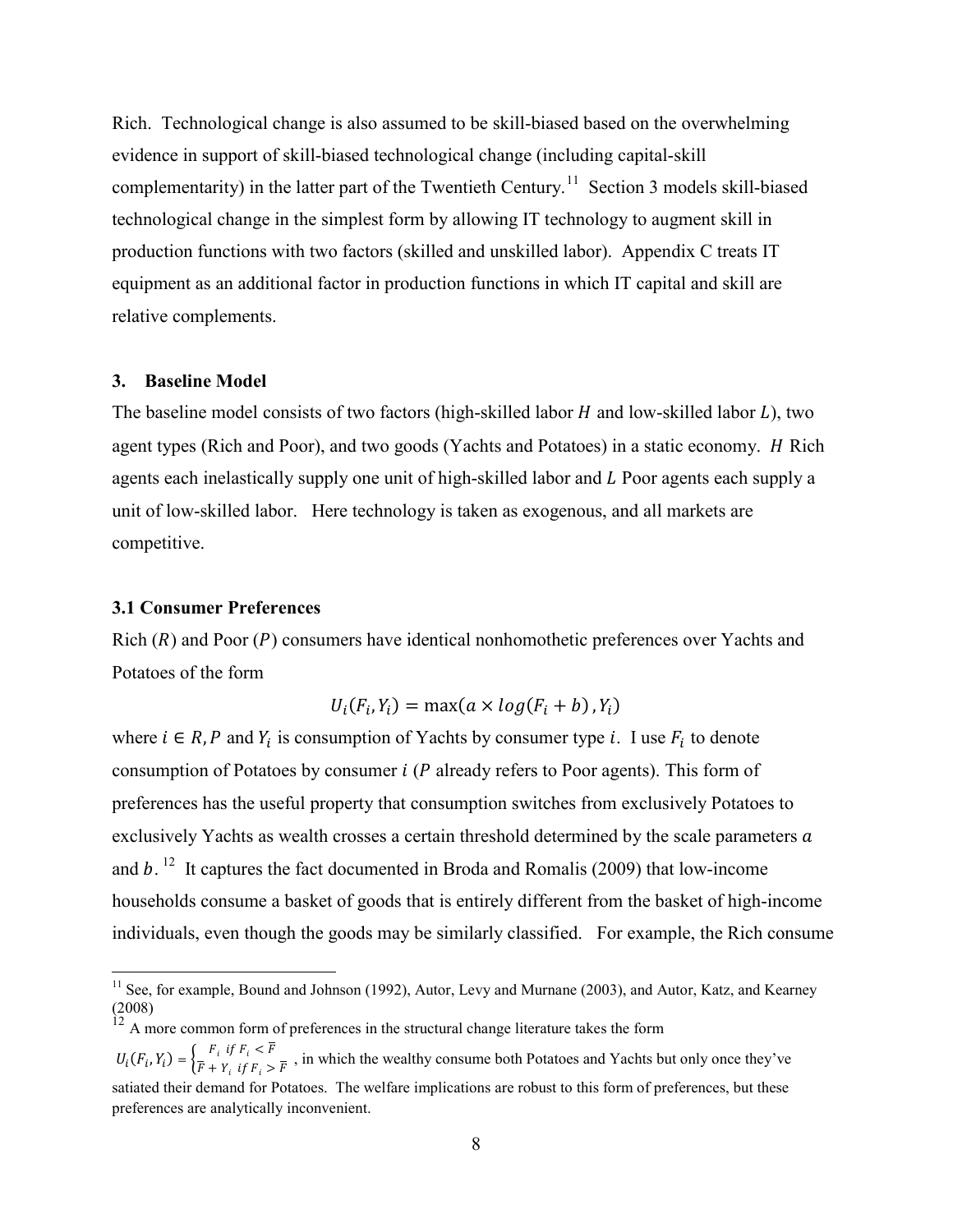high-quality Starbucks coffee while the Poor consume Maxwell House instant coffee. The evidence in Broda and Romalis is based primarily on scanner data and applies mainly to different brands of goods within a sector, but I make the additional assumption that the Yacht bundle includes skill-intensive service sectors that are not included in the Potato bundle, such as financial planning services and architectural services. Since the skill-intensive services have experienced the majority of technological improvements in the form of IT use, I will assume that technological growth occurs primarily in the Yacht sector (see section 3.4).

An interesting quality of the consumer preferences is that if the wealth of the Poor were to increase, they would initially consume more Maxwell House coffee and Mickey's Malt Liquor (referred to collectively as Potatoes). At some point their wealth may be high enough that they instead purchase fine wines, airline tickets, and financial services (Yachts). I assume that endowments and technologies are such that the low-skilled Poor remain low-income and thus consume only Potatoes, while the high-skilled rich consume only Yachts. We can thus rewrite preferences as

$$
U_R(\cdot) = Y_R \qquad U_P(\cdot) = a \times \log(F_P + b).
$$

If the Rich were handed a Potato, it would not increase their utility. This seems reasonable; wealthy households likely have little use for malt liquor since it would take up cabinet space reserved for higher quality alcoholic beverages. Similarly, if the Poor were handed a Yacht their utility would not increase. This is clearly a less palatable assumption but may be appropriate in some contexts. If the low-income poor were given a claim on architectural services they could not use it without owning a home (which they may not be able to afford). Rather than actually use the service they would exchange it for a good or service that will provide them with utility.

#### **3.2 Production**

Potatoes  $(F)$  and Yachts  $(Y)$  are competitively produced with a constant-returns-to-scale technology using high-skilled labor and low-skilled labor:

$$
F = F(z_F H_F, L_F)
$$

and

$$
Y=Y(z_YH_Y,L_Y)
$$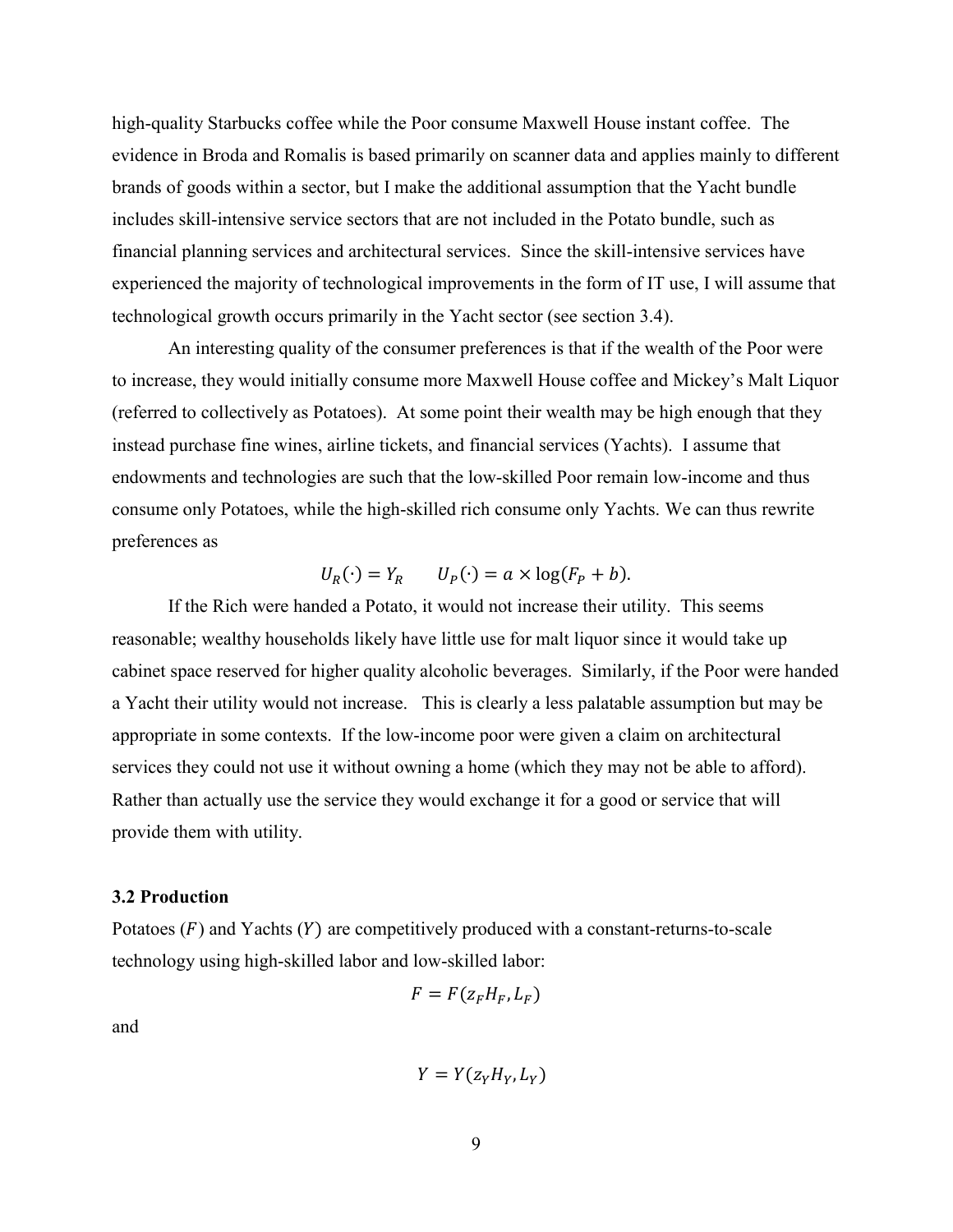where  $H_i$  and  $L_i$  are high-skilled labor and low-skilled labor employed in sector  $j \in F$ , Y and  $z_i$  is the skill-augmenting technology parameter in sector  $j$ . Here I assume that production has the same constant elasticity of substitution (CES) functional form as the models in Acemoglu (1998,2003):

$$
F = \left[ \eta \left( z_F H_F \right)^{\frac{\sigma_F - 1}{\sigma_F}} + (1 - \eta) L_F^{-\frac{\sigma_F - 1}{\sigma_F}} \right]^{\frac{\sigma_F}{\sigma_F - 1}}
$$

and

$$
Y = \left[\mu(z_Y H_Y)^{\frac{\sigma_Y - 1}{\sigma_Y}} + (1 - \mu)L_Y^{\frac{\sigma_Y - 1}{\sigma_Y}}\right]^{\frac{\sigma_Y}{\sigma_Y - 1}}.
$$

Appendix B examines equilibrium effects when production functional forms are not specified, and Appendix C incorporates IT capital into a nested CES functional form similar to that used in Krusell, Ohanian, Rios-Rull, and Violante (2000).

#### **3.3 Equilibrium and the Effects of Asymmetric Growth**

In the static competitive equilibrium consumers maximize utility subject to their budget constraints; firms maximize profits, and labor markets clear. The *H* Rich agents' collective budget constraint is

$$
Hw_H \geq F_R p_R + Y_R p_Y
$$

where  $w_H$  is the wage for high-skilled labor,  $p_i$  is the price of good j, and  $j_R$  is consumption of good *j* by Rich agents. Since endowments and technology are such that the Rich have enough wealth to exclusively purchase Yachts, their budget constraint can be written as

$$
Hw_H \geq Yp_Y.
$$

Furthermore, since production is competitive and exhibits constant returns to scale,  $p<sub>Y</sub>$  will equal the cost-minimizing bundle of inputs necessary to produce one Yacht. Thus

$$
Yp_Y = H_Y w_H + L_Y w_L
$$

and we can rewrite a representative Rich agent's problem as

$$
\max \left[ \mu(z_Y H_Y)^{\frac{\sigma_Y - 1}{\sigma_Y}} + (1 - \mu) L_Y^{\frac{\sigma_Y - 1}{\sigma_Y}} \right]^{\frac{\sigma_Y}{\sigma_Y - 1}}
$$
  
s.t.  $Hw_H \ge H_Y w_H + L_Y w_L$ . (1)

Likewise, the representative Poor agent's problem is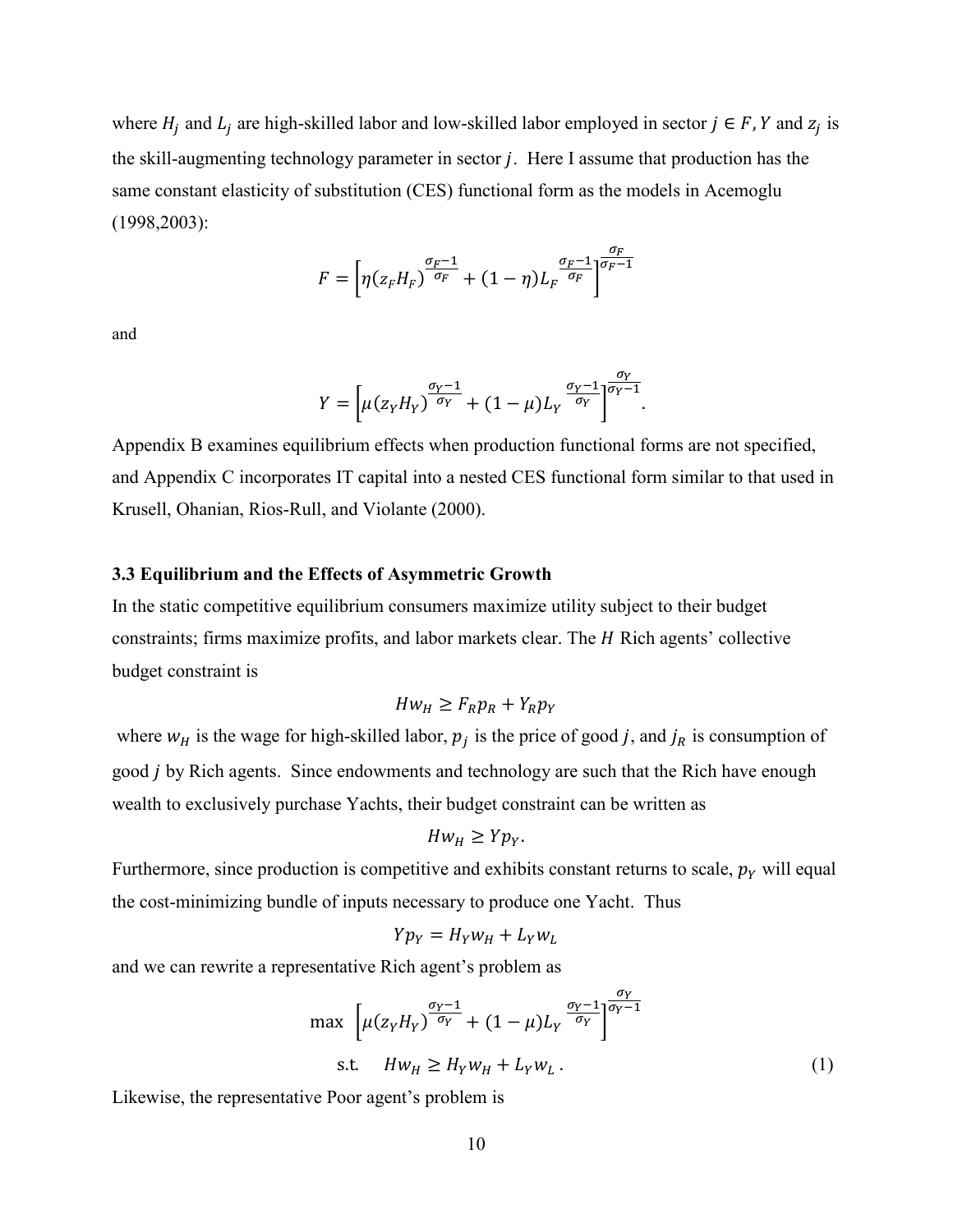$$
\max \quad .5 \times \log \left( \left[ \eta (z_F H_F)^{\frac{\sigma_F - 1}{\sigma_F}} + (1 - \eta) L_F^{\frac{\sigma_F - 1}{\sigma_F}} \right]^{\frac{\sigma_F}{\sigma_F - 1}} \right)
$$
\n
$$
\text{s.t.} \quad L w_L \ge H_F w_H + L_F w_L. \tag{2}
$$

Viewing the consumers' problem as a choice over consumption of the two labor types is helpful for understanding the comparative static effects of an increase in  $z<sub>Y</sub>$ , which in equilibrium will depend on the substitution elasticities  $\sigma_Y$  and  $\sigma_F$ . Equilibrium is fully characterized by the budget constraints (equations (1) and (2)), utility maximization by the Rich:

$$
\frac{w_H}{w_L} = \frac{\mu}{1 - \mu} z_Y^{\frac{\sigma_Y - 1}{\sigma_Y}} \left(\frac{L_Y}{H_Y}\right)^{\frac{1}{\sigma_Y}},\tag{3}
$$

utility maximization by the Poor:

$$
\frac{w_H}{w_L} = \frac{\eta}{1 - \eta} z_F^{\frac{\sigma_F - 1}{\sigma_F}} \left(\frac{L_F}{H_F}\right)^{\frac{1}{\sigma_F}},\tag{4}
$$

and market clearing:

$$
L_F + L_Y = L,\t\t(5)
$$

$$
H_F + H_Y = H.\t\t(6)
$$

As noted above, technological improvements have been biased toward high-end services, which are modeled here as Yachts. Therefore the object of interest is skill-biased technology in the Yacht sector,  $z_y$ .

*Proposition 1:* If high-skill labor and low-skilled labor are substitutes in the production of Yachts ( $\sigma_Y > 1$ ), then an increase in skill biased technology in the Yacht sector ( $z_Y$ ) will cause a decrease in the amount of Potatoes produced and therefore a decline the welfare of the Poor. If labor types are substitutes in the production of Potatoes ( $\sigma_F > 1$ ) the decline will be due to an outflow of high-skill labor from the Potato sector to the Yacht sector. If labor types are complements ( $\sigma_F$  < 1) in the production of Potatoes the decline will be due to an outflow of both inputs from the Potato sector.

*Proof:* See Appendix A.

According to Katz and Murphy (1992), Angrist (1995), and Krusell, Ohanian, Rios-Rull, and Violante (2000), the empirically relevant case is when labor types are substitutes ( $\sigma_Y > 1$ )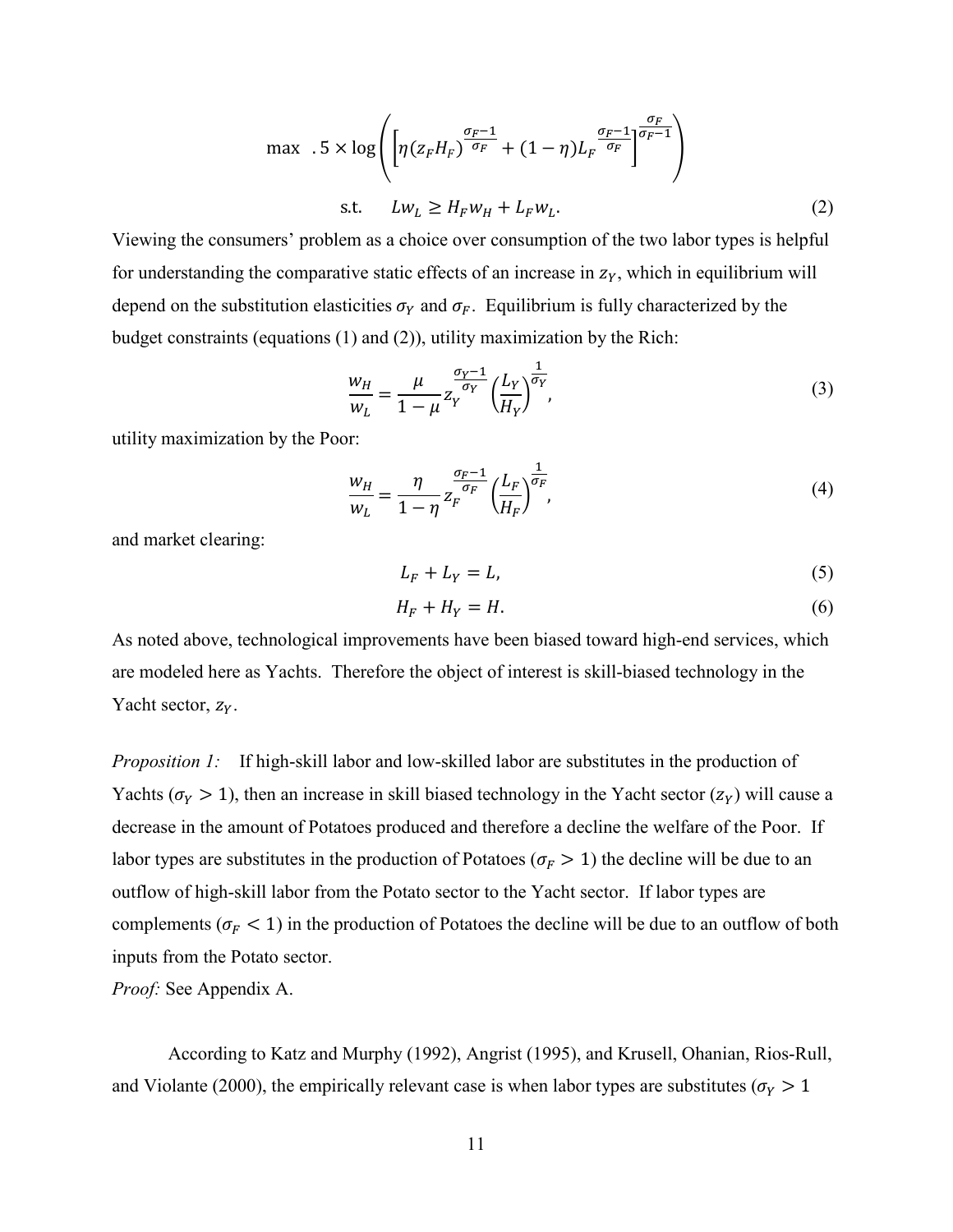and  $\sigma_F > 1$ ), although the crucial assumption for a fall in the welfare of the Poor is simply  $\sigma_Y > 1$ . An increase in  $z_Y$  drives up the wage premium, increasing the income of the Rich. Rich agents use their income to effectively purchase bundles of high-skill labor and low-skill labor. Since the  $z_Y H_Y$  bundle is a substitute for  $L_Y$  in the Rich's utility function, the increase in  $z_Y$ increases  $z_Y H_Y$ , causing the Rich to desire a substitution of  $H_Y$  for  $L_Y$ . Since the increase in  $z_Y$ also increases the return to skilled labor and therefore the wealth of the Rich, the Rich are able to meet their desire for more skilled labor by purchasing skilled labor from the Poor. Skilled labor therefore flows from the Poor to the Rich (from the Potato sector to the Yacht sector).

The effect on the allocation of low-skilled labor,  $L$ , depends on the elasticity of substitution in the Potato sector. If  $\sigma_F < 1$ , labor types are complements for the Poor and the z<sub>y</sub>induced decline in  $H_F$  lowers the value of  $L_F$ , which in turn diminishes the income of the Poor relative to the income of the Rich. In this case, the Rich have enough wealth to purchase more low-skilled labor in addition to high-skilled labor. If  $\sigma_F > 1$ , which is likely the empirically relevant case, the outflow of  $H$  from the Poor's consumption bundle causes a desire to substitute L for  $H$ , which increases the value of  $L$  relative to the case of complements. The Poor then are able to retain enough wealth to purchase low-skilled labor from the consumption bundle of the Rich.

When inputs are substitutes in each sector, the net effect is a fall in the utility of the Poor. This is because the effect of the outflow of high-skilled labor from the Potato sector outweighs the effect of the inflow of low-skilled labor (see Appendix A). Figures 1 through 3 illustrate the net effect of an increase in  $z<sub>y</sub>$  using an Edgeworth Box in which the representative agents trade high-skilled labor and low-skilled labor. Figure 1 shows the initial equilibrium. The isoutility lines are identical to isoquants in the production of Potatoes for the Poor and Yachts for the Rich. Note that the original endowment of  $(L, H)$  to the Rich is (0,1). The point labeled "Equilibrium" is the point of tangency between the isoutility lines of the Rich and the Poor, and the price vector is the line (not shown) between the "Endowment" point and the "Equilbrium" point.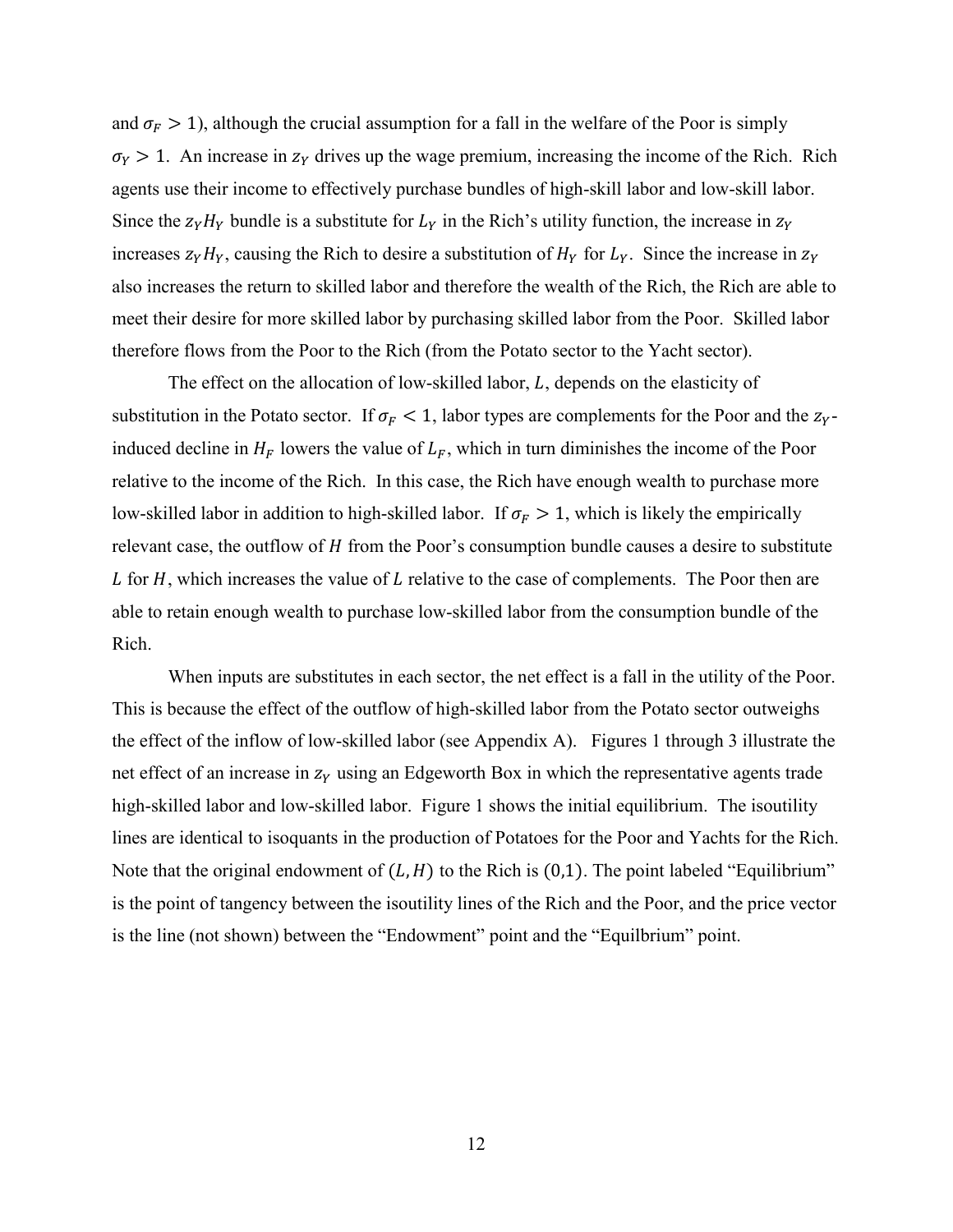

Note: The ratio of H to L is the same as the skill ratio in 2000 where high-skilled labor equals hours worked by college graduates.

Figure 2 shows the effects of an increase in  $z_y$ . The dashed lines are the new isoutility lines, and the point of tangency between the dashed lines is the new equilibrium. Note that the isoutility line of the Poor (the concave line) has shifted toward the point of zero consumption for the Poor, indicating that the utility of the Poor unambiguously falls when  $z<sub>y</sub>$  increases. The welfare decline of the Poor is due to the fact that  $z<sub>Y</sub>$  complements the endowment of the Rich. The increased value of skilled labor, along with the substitution away from unskilled labor in the production of Yachts, allows the Rich to use their increased wealth to purchase additional skilled labor for the production of Yachts. Valuable skilled labor flows from Potato production to Yacht production, leaving the Poor worse off.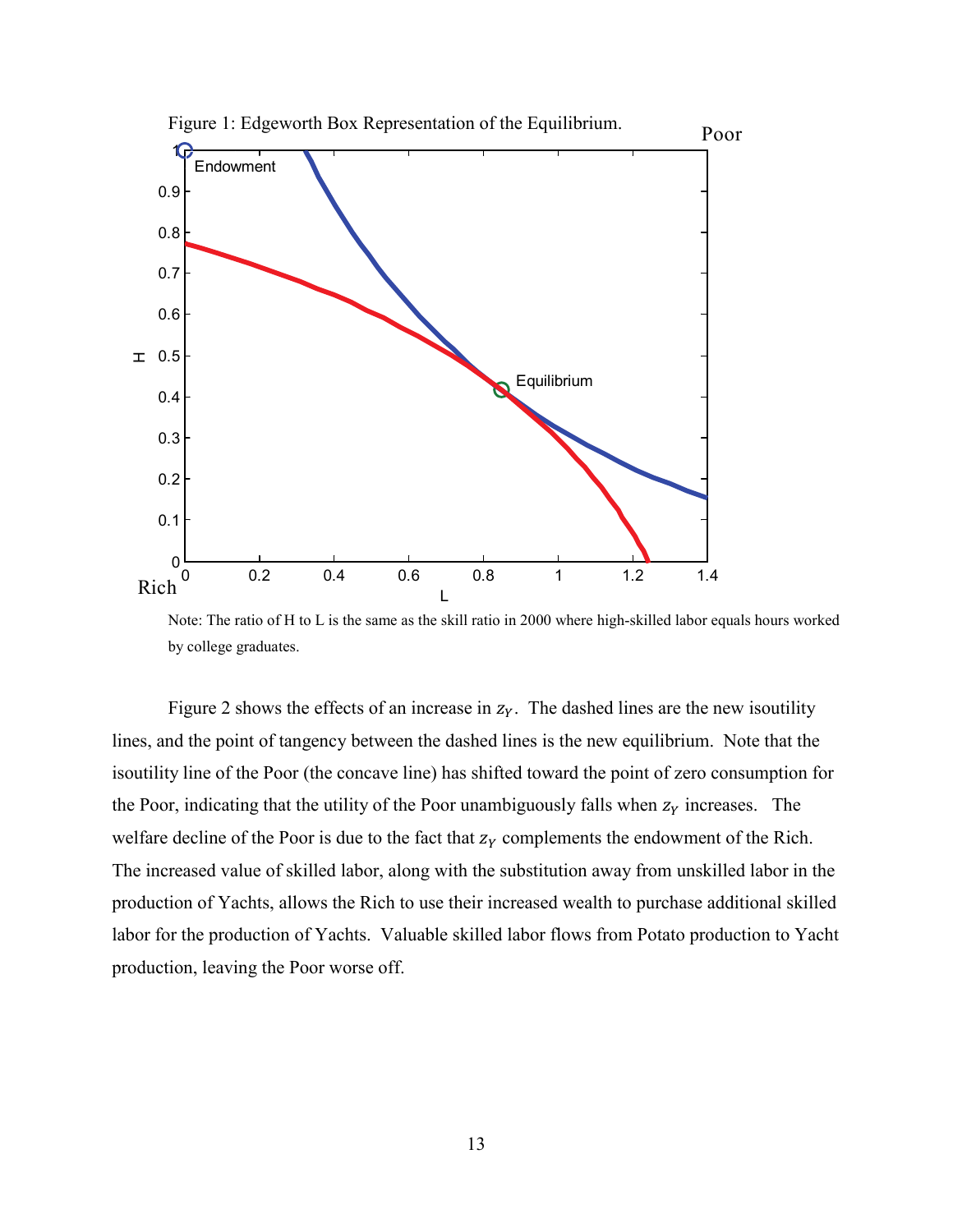

Figure 2: Effect of an increase in Sector-Biased, Skill-Biased Technological Change.

Note: The increase in  $z<sub>Y</sub>$  is five-fold to illustrate the effects.

Figure 3 decomposes the change in allocations into what are labeled a *substitution effect* and an *income effect*. The substitution effect is defined as the change in allocations induced by an increase in  $z<sub>y</sub>$  when the economy's endowment point is assumed to be the original equilibrium (rather than (0,1)). The remaining distance from the original equilibrium to the actual new equilibrium is the income effect.

Figure 3 shows that the income effect, rather than the substitution effect, drives down the utility of the Poor. In fact, the substitution effect places both the Poor and the Rich on slightly higher isoutility lines (the thin solid lines). The income effect captures the fact the Rich are endowed with high-skilled labor, which has increased in value. The Rich are able to use their increased wealth to purchase additional skilled labor for the production of Yachts.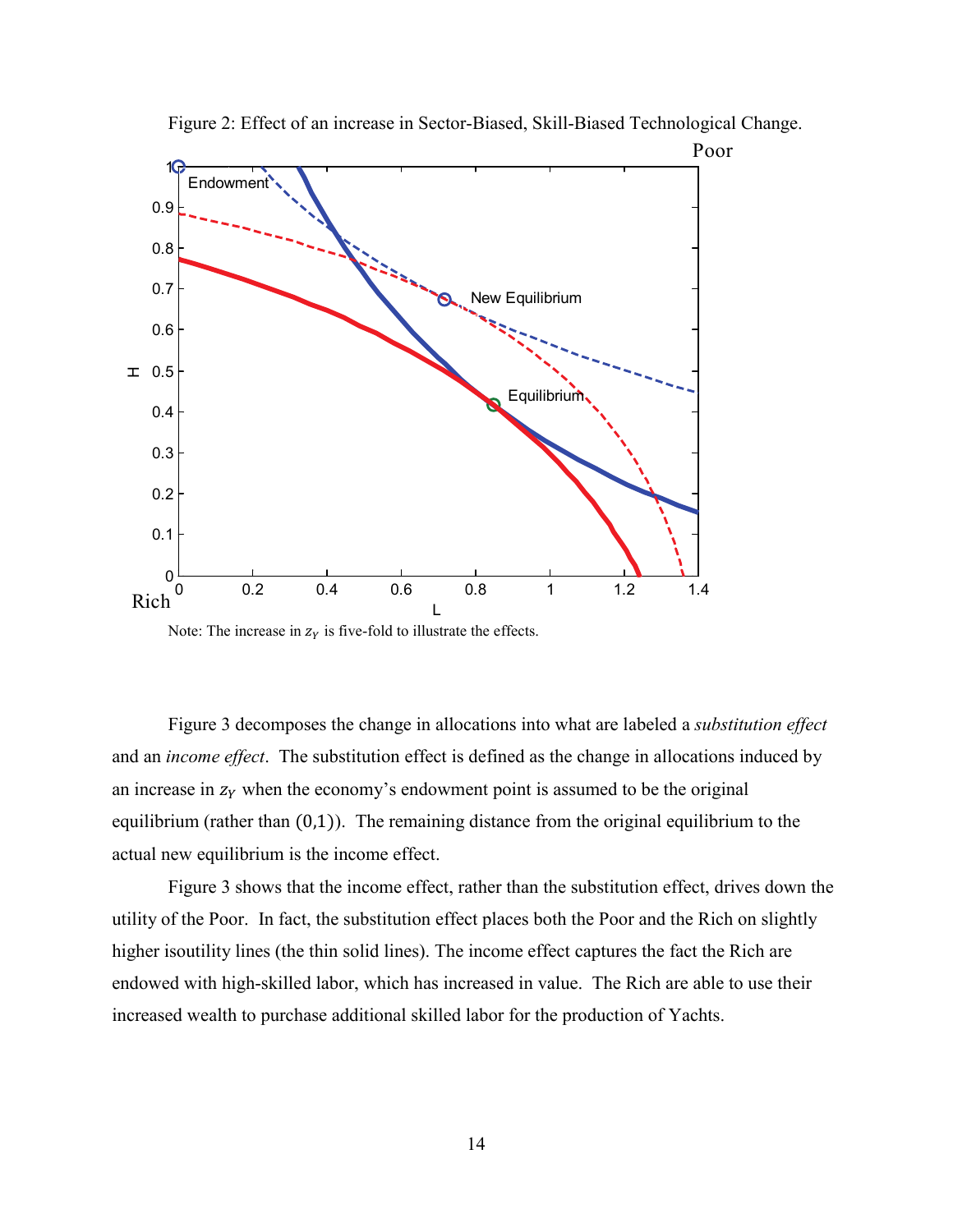

Figure 3: Income and Substitution Effects from an increase in z.

An alternative way to understand the mechanism driving down the welfare of the Poor is through prices. If we normalize the price of low-skilled labor to unity, then the price of a Potato is

$$
p_F = \left[ \eta^{\sigma_F} \left( \frac{w_H}{z_F} \right)^{1-\sigma_F} + (1-\eta)^{\sigma_F} \right]^{1-\sigma_F}
$$

and the price of a Yacht is

$$
p_Y = \left[\mu^{\sigma_Y} \left(\frac{w_H}{z_Y}\right)^{1-\sigma_Y} + (1-\mu)^{\sigma_Y}\right]^{\frac{1}{1-\sigma_Y}}.
$$

When  $z<sub>Y</sub>$  increases the marginal product of skilled labor increases, driving up  $w<sub>H</sub>$ . The price of Yachts falls because the increase in  $z_Y$  is greater than the increase in  $w_H$  ( $dw_H/dz < 1$ ). Potatoes, meanwhile, do not benefit from price-reducing technological change, and thus the price of Potatoes increases because of the increase in  $w_H$ . Therefore the Poor do not benefit from higher wages but must pay a higher price for their consumption good.

The Poor would benefit if technological change augments either factor in the Potato sector or augments low-skilled labor in the Yacht sector. For example, technological change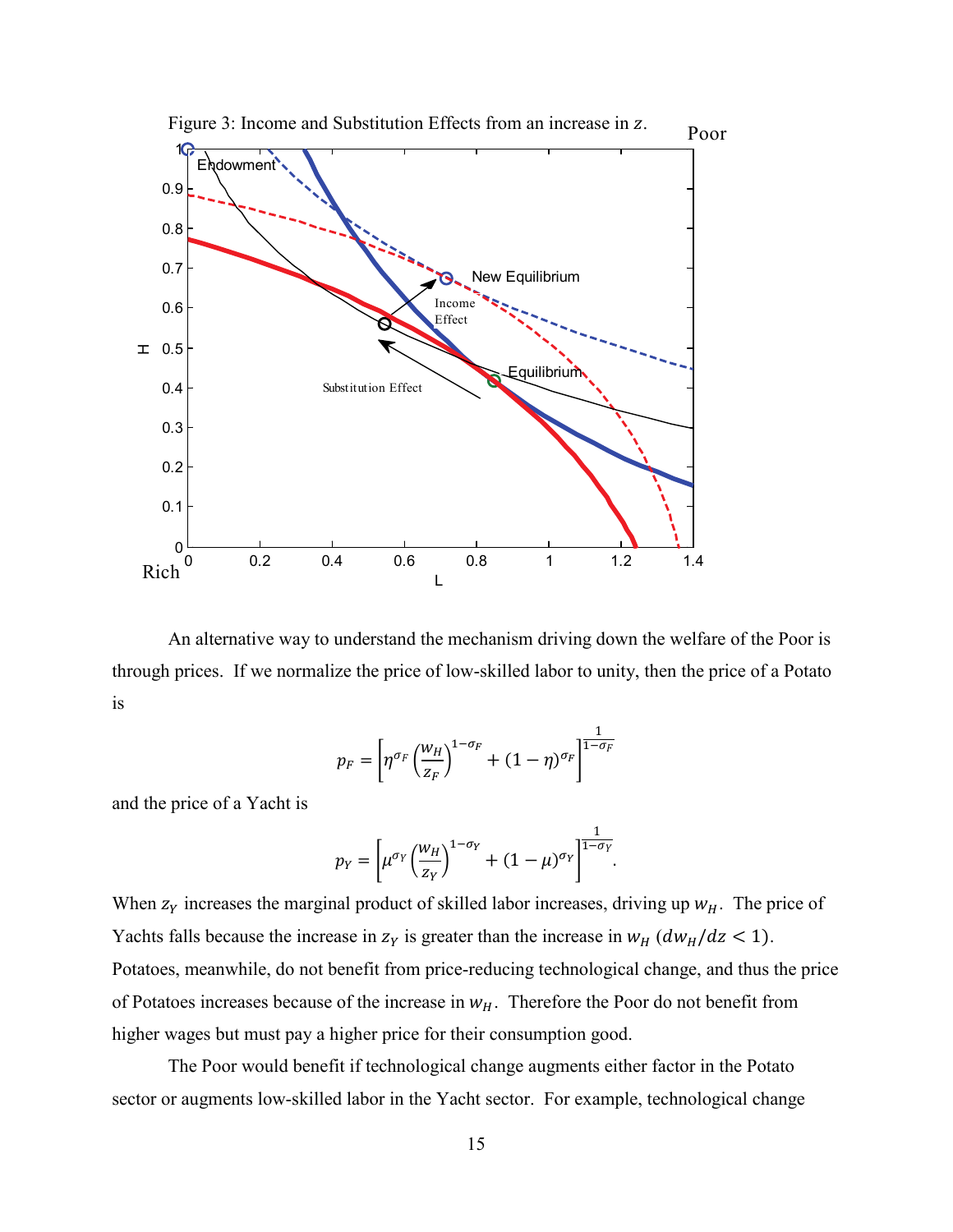biased toward low-skilled labor in the Yacht sector pulls down  $w_H$  and the price of Potatoes relative to the return on low-skilled labor, thus improving the welfare of the Poor. The Poor likewise benefit from skill-biased technological change in the Potato sector: An increase in  $z_F$ increases  $w_H$  relative to  $w_L$ , but the overall effect is a fall in the price of Potatoes.

The greater is the elasticity of substitution in the Yacht sector, the greater is the consumption loss for the Poor in response to an increase in  $z_y$ . Define  $\hat{F} = dF/F$  and  $\hat{z}_Y = \frac{dz_Y}{z_Y}$ . Then total differentiation of equations 1 through 6 yields the response of Potato production to a small change in skill-biased technology in the Yacht sector:

$$
\hat{F} = -F^{-\frac{\beta}{\beta-1}} \left[ \frac{\sigma_Y H_Y L(\sigma_Y - 1)(1-\eta) L_F^{-\frac{1}{\sigma_F}}}{(\sigma_F H_F + \sigma_Y H_Y) L_F (\sigma_Y - 1) + (\sigma_F L_F + \sigma_Y L_Y)(H_F + \sigma_Y H_Y)} \right] \times \hat{z}_Y,
$$

the magnitude of which is increasing in  $\sigma_Y$  when  $\sigma_Y > 1$ . Most estimates of the elasticity of substitution between skilled labor and low-skilled labor are between 1.4 and 2, implying that an increase in skill-biased technology in the Yacht sector drives down the supply of Potatoes.<sup>[13](#page-17-0)</sup> Note that the direction of the change in the supply of Potatoes does not depend on factor intensities in the two sectors.<sup>14</sup>

#### **3.4 Calibration**

To get a sense of the magnitude of the consumption loss for the Poor I calibrate the model by choosing  $\sigma_Y = \sigma_F = 1.4$ , which is at the lower end of the empirical estimates of the elasticity of substitution between skilled and low-skilled labor. I set the skill ratio,  $\frac{H}{I}$  $\frac{u}{L}$ , equal to 0.7, which is close to the 2000 relative supply in Buera and Kaboski (2011) and the 1996 relative supply in Acemoglu (2002). The starting values for  $z_y$  and  $z<sub>F</sub>$  are equal to one. Finally, I choose  $\eta = \mu =$ 0.62 to match the wage premium in 2000, which is approximately 2.1 (see Acemoglu and Autor 2010). With these parameter values, a percent increase in  $\zeta$  from a starting value of 1 causes a change in the supply of Potatoes of -0.1%.

<span id="page-17-1"></span>

<span id="page-17-0"></span><sup>&</sup>lt;sup>13</sup> See Katz and Murphy (1992), Angrist (1995), and Krusell, Ohanian, Rios-Rull, and Violante (2000).<br><sup>14</sup> Also note that the model is not related to the Rybcszynski Theorem, which applies to changes in the amount of a factor that is available to both sectors.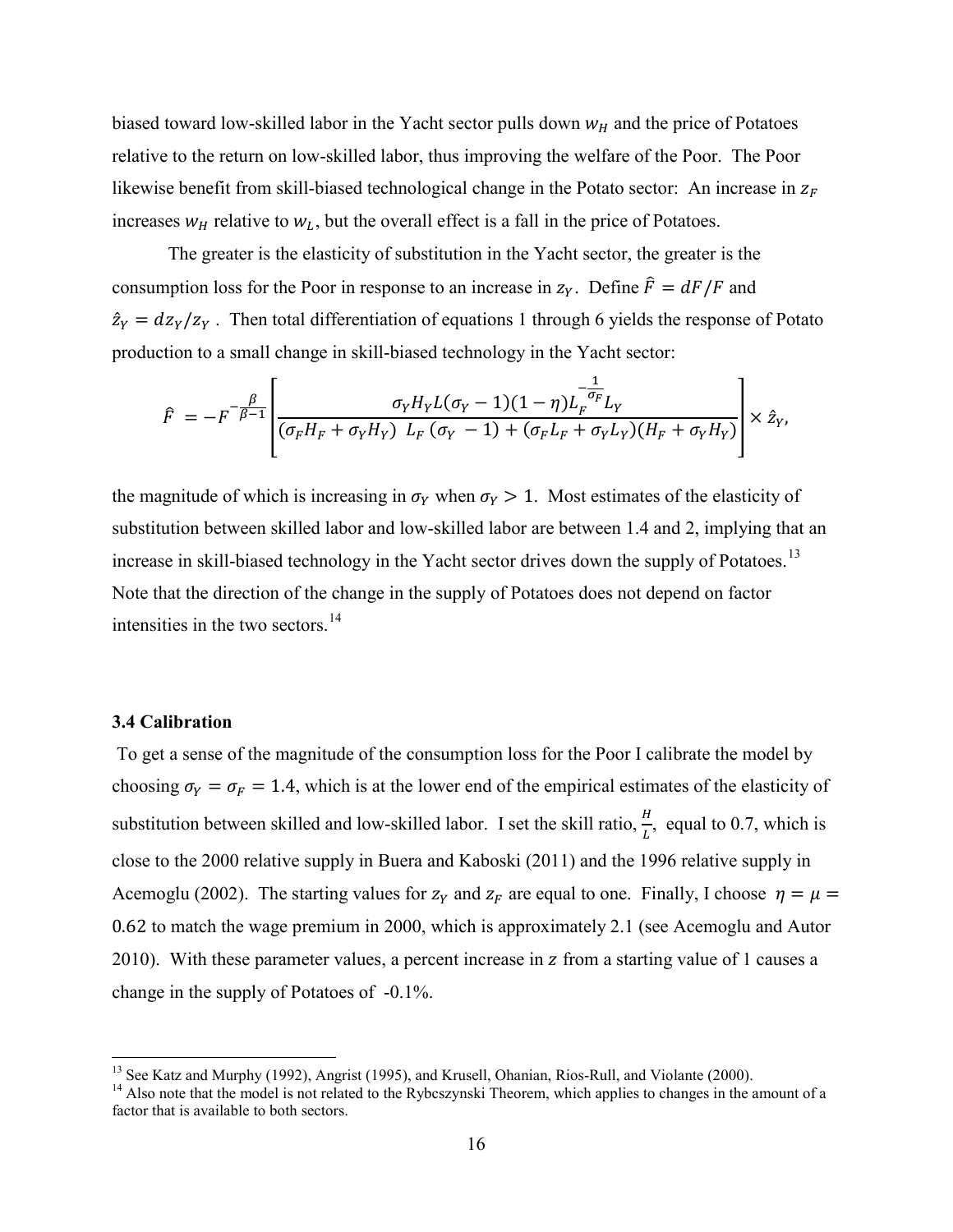Acemoglu (2002) postulates that skill biased technology increased almost tenfold in the U.S. between 1970 and 1990, based on a one-sector model with an elasticity of substitution equal to 1.4. The model here shows that if the full extent of technological improvements had been specific to sectors exclusively consumed by wealthy college graduates, the consumption loss for low-skilled workers would have been around a magnitude of 22% in the absence of hicks-neutral technological improvements, increases in the relative supply of high-skilled labor, technology spillovers, and other sources of economic growth.

The assumption that technological improvements are confined to the Yacht sector is illustrative but not realistic. If technological improvements occur in both sectors, the net effect on the supply of Potatoes will depend on the relative magnitude of skill-biased technological change in the Yacht sector. Table 1 shows different combinations of increases in  $z_y$  and  $z<sub>F</sub>$  that achieve the same increase in the wage premium, along with the percent change in Potatoes per low-skilled worker. With an elasticity of substitution equal to 1.4 in both sectors, an 85% increase in  $z<sub>y</sub>$  requires a 13% increase in  $z<sub>F</sub>$  to ensure that the supply of Potatoes does not fall. When the elasticity is 2, a 75% increase in  $z<sub>y</sub>$  will depress the Poor's consumption of Potatoes even if  $z_F$  increases by 22%. When growth is more symmetric, the consumption and welfare of the Poor improves.

| Table 1: Response of Consumption of the Poor to Skill Biased Technological<br>Improvements |                      |                |                           |                      |                |  |  |  |  |  |
|--------------------------------------------------------------------------------------------|----------------------|----------------|---------------------------|----------------------|----------------|--|--|--|--|--|
| $\sigma_Y = \sigma_F = 1.4$                                                                |                      |                | $\sigma_Y = \sigma_F = 2$ |                      |                |  |  |  |  |  |
| Increase<br>in $Z_V$                                                                       | Increase<br>in $Z_F$ | Change<br>in F | Increase<br>in $Z_V$      | Increase<br>in $Z_F$ | Change<br>in F |  |  |  |  |  |
| 100%                                                                                       | 0%                   | $-7.0%$        | 100%                      | 0%                   | $-11.0%$       |  |  |  |  |  |
| 95%                                                                                        | 4%                   | -4.8%          | 95%                       | 4%                   | $-9.1%$        |  |  |  |  |  |
| 90%                                                                                        | 8%                   | $-2.6%$        | 90%                       | 8%                   | $-7.3%$        |  |  |  |  |  |
| 85%                                                                                        | 13%                  | 0.0%           | 85%                       | 12%                  | $-5.4%$        |  |  |  |  |  |
| 80%                                                                                        | 18%                  | 2.6%           | 80%                       | 17%                  | $-3.0%$        |  |  |  |  |  |
| 75%                                                                                        | 24%                  | 5.7%           | 75%                       | 22%                  | $-0.7%$        |  |  |  |  |  |
| 70%                                                                                        | 29%                  | 8.3%           | 70%                       | 28%                  | 2.1%           |  |  |  |  |  |
| 65%                                                                                        | 36%                  | 11.9%          | 65%                       | 34%                  | 4.9%           |  |  |  |  |  |
| 60%                                                                                        | 43%                  | 15.4%          | 60%                       | 41%                  | 8.2%           |  |  |  |  |  |

Note: Each row generates an equivalent increase in the skill premium for a given value of the elasticity of substitution.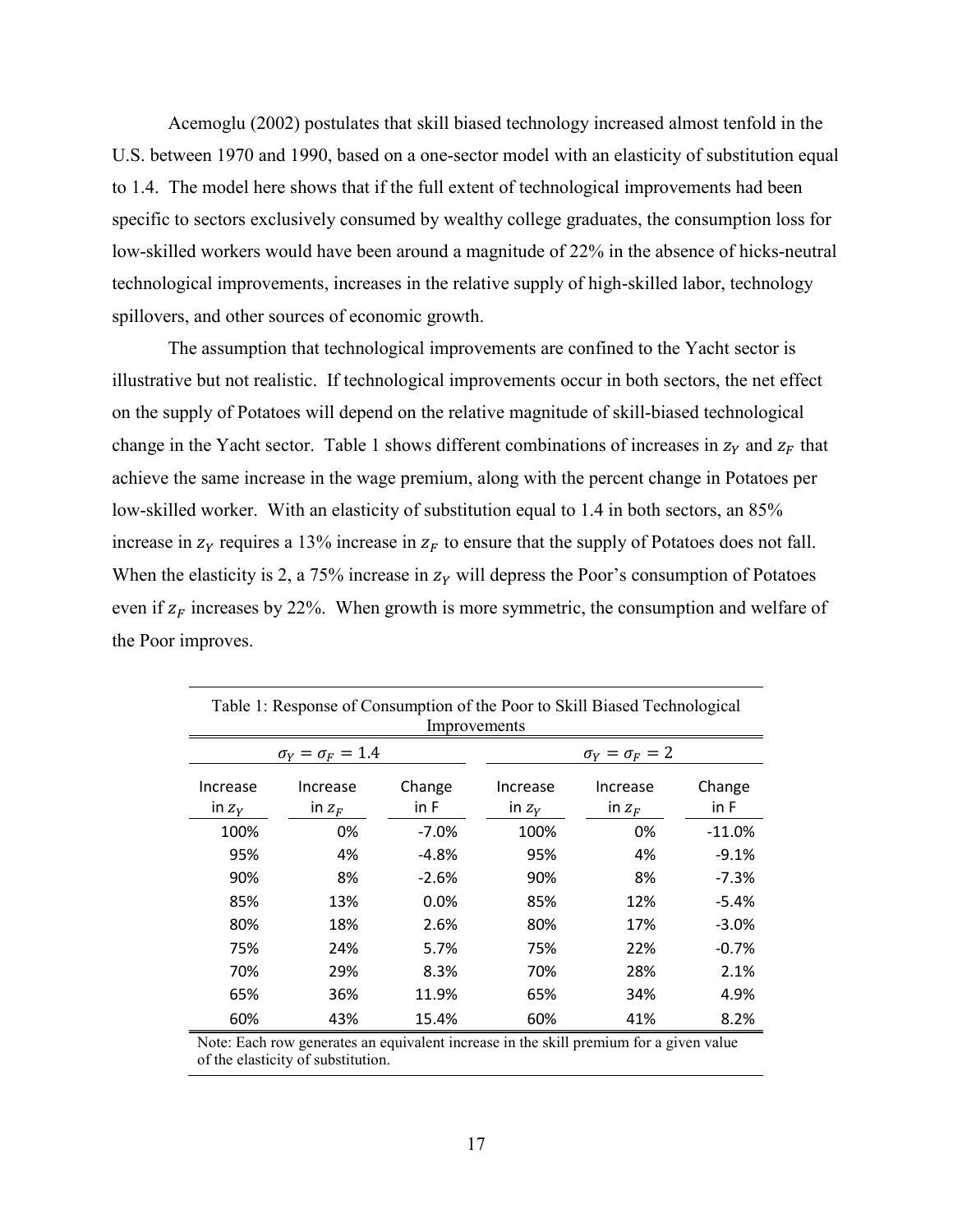As in the canonical one-sector model in Acemoglu (1998), inequality increases in all cases. For example, when  $z_v$  doubles the skill premium increases by 23.5%. Furthermore, the expenditure share of Yachts increases by over 15%. The model therefore matches both the increasing trend in the skill premium and the trend documented in Buera and Kaboski (2009) of an increasing expenditure share of high-end services over time. Finally, the model predicts that the skill intensity of the Yacht sector should increase in response to the increase in  $z<sub>y</sub>$  due to the inflow of skilled labor. This is exactly the pattern observed in the high-end sectors mentioned in Section 2. Between 1940 and 2000, the average skill intensity over all sectors increased almost 70%, while the average skill intensity in the high-end service sectors increased over 250%.<sup>[15](#page-19-0)</sup>

High-end services are not the only goods consumed predominantly by the Rich. For example, the Rich may consume different auto repair and personal care services than do the Poor based on the geographic location of these services relative to where the Rich live. The model above predicts that if an auto repair shop in a Rich neighborhood experiences an increase in skillintensive technology (or capital, as demonstrated in the Appendix), then the availability of repair services in Poor neighborhoods will fall Such a phenomenon may help explain the chronic underdevelopment of neighborhoods in South Africa during periods of aggregate economic growth, and the prevalence of retail deserts in poor American neighborhoods (see Schuetz, Kolko, and Meltzer 2012).

For a concrete example of how asymmetric growth contributes to retail deserts, consider the recent experience of North Park Hill, a poor neighborhood that is almost entirely lacking in grocery stores. In 2009, during the depths of the Great Recession, the healthy-food grocer Sunflower Markets planned to open a store in North Park Hill.<sup>[16](#page-19-1)</sup> In 2010, during the economic recovery, Sunflower withdrew its plans for a Park Hill store and began looking for locations in wealthier communities.<sup>[17](#page-19-2)</sup> While Sunflower executives have not explicitly stated that increasing wealth in other parts of the city (and hence higher demand) were responsible for retracting their plans for a Park Hill store, their decision to do so is consistent with the predictions of the model above. It is also consistent with the experiences of other poor American neighborhoods, many of

<span id="page-19-0"></span><sup>&</sup>lt;sup>15</sup> Based on IPUMS data used in Buera and Kaboski (2011). The high-end industries include Security and commodity brokerage and investment companies, Banking and credit, Legal services, Engineering and architectural services, Real estate, Insurance, and Air transportation.

<span id="page-19-1"></span><sup>&</sup>lt;sup>16</sup> The Denver Post, March 9, 2009 Front Page [http://www.denverpost.com/business/ci\\_11867922?source=bb](http://www.denverpost.com/business/ci_11867922?source=bb) <sup>17</sup> The Denver Post, March 10, 2010 [http://www.denverpost.com/ci\\_14644222](http://www.denverpost.com/ci_14644222)

<span id="page-19-2"></span>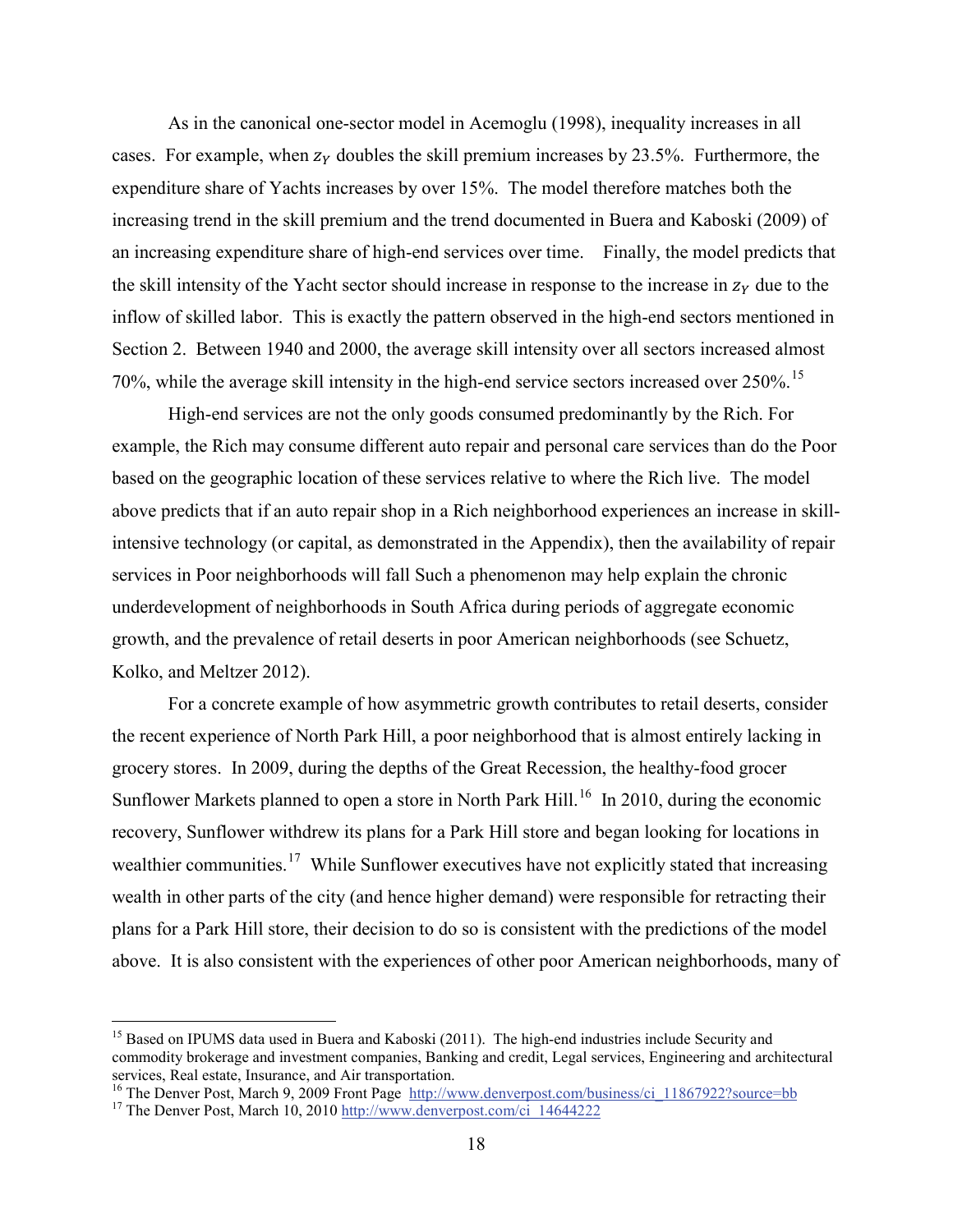which rely on tax transfers in the form of grants to community development organizations to finance local grocery stores (see the bottom of the article cited in Footnote 16).

#### **4. Rising Tides in International Trade**

This section examines the effects of biased technological change in the form of a productivity increase in a country's service sector. As in Section 3, growth is asymmetric in the sense that the productivity increase (1) complements labor supplied by a subset of people, and (2) is exclusive to a sector consumed by that subset of people. In the case of international trade, the subset of people who benefit from the asymmetric growth is the residents of the country with an increase in its service-sector productivity.

The model below features two countries,  $A$  and  $B$ , each with a representative consumer who has utility over a nontraded service and a bundle of traded consumer goods. Each country produces a unique traded good that is an imperfect substitute for the traded good of the other country. There are no barriers to trade, and all goods are produced under perfect competition. The production technology for all goods is linear in labor, and labor is inelastically supplied in both countries.

#### **4.1 Consumer Preferences**

The utility of the representative consumer from country  $j \in \{A, B\}$  is

$$
U_j = \left( S_j^{\frac{\sigma - 1}{\sigma}} + C_j^{\frac{\sigma - 1}{\sigma}} \right)^{\frac{\sigma}{\sigma - 1}},\tag{7}
$$

Where  $S_j$  is the agent j's consumption of the service produced in country j. The aggregate good  $C_i$  consists of tradable goods from A and B:

$$
C_j = \left[ X_j^{\frac{\gamma - 1}{\gamma}} + Y_j^{\frac{\gamma - 1}{\gamma}} \right]^{\frac{\gamma}{\gamma - 1}},
$$

where  $X_i$  is consumption in *j* of the tradable good produced in country *A* and  $Y_i$  is consumption in  $j$  of the tradable good produced in country  $B$ . The elasticity of substitution between the service and the aggregate consumer good is  $\sigma$ , and the elasticity of substitution between the tradable goods is  $\nu$ .

The budget constraint of agent  *is*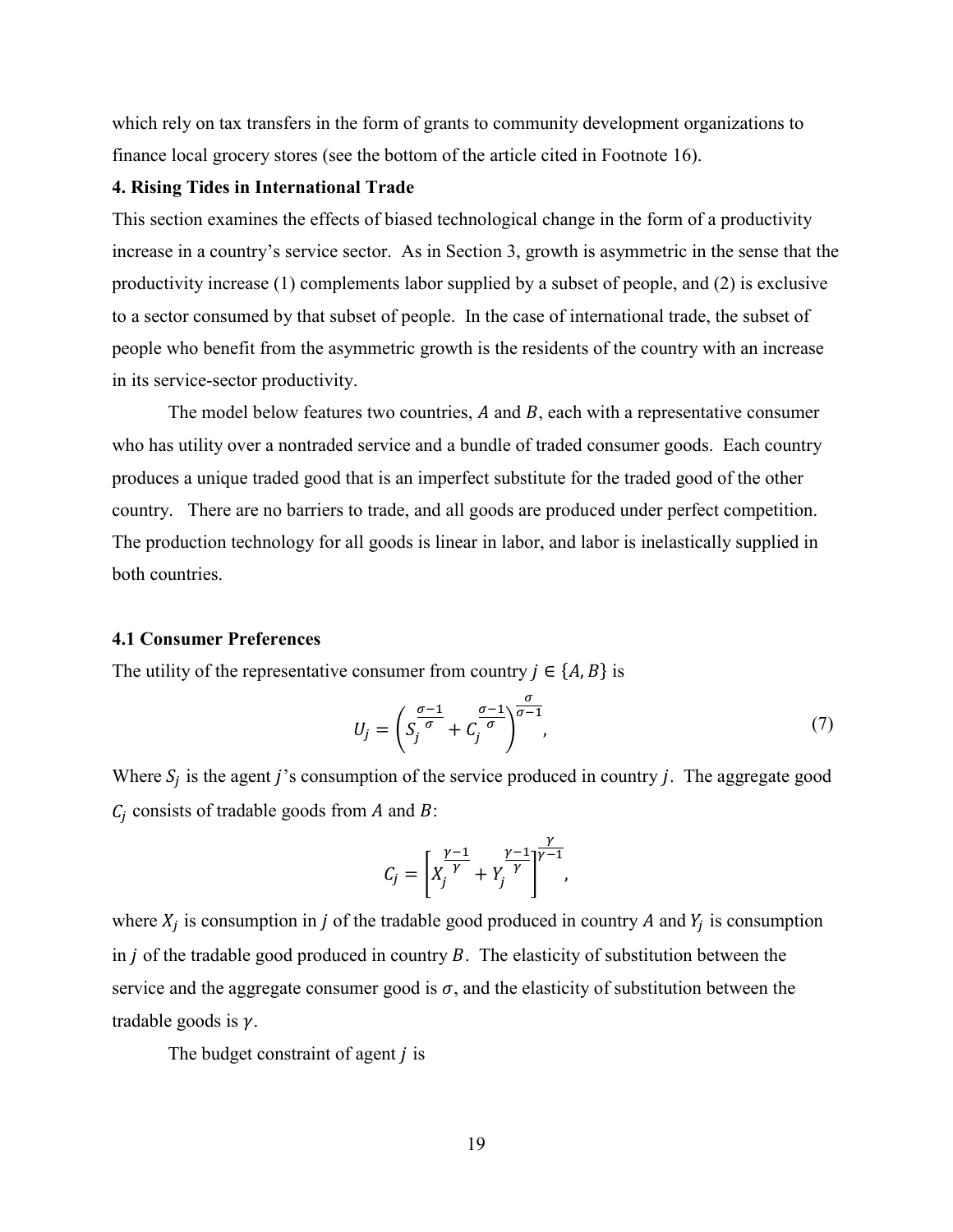$$
w_j L_j = p_{Sj} S_j + p_X X_j + p_Y Y_j, \qquad (8)
$$

where  $p_{S_i}$  is the price of  $S_i$ ,  $p_X$  is the price of the tradable good X produced in A and  $p_B$  is the price of the tradable good  $Y$  produced in country  $B$ . Market clearing for the tradable goods implies  $X = X_A + X_B$  and  $Y = Y_A + Y_B$ .

Utility maximization subject to (8) yields optimal consumption ratios for a given set of prices:

$$
\frac{Y_j}{X_j} = \left(\frac{p_X}{p_Y}\right)^{\gamma}, \qquad \frac{C_j}{S_j} = \left(\frac{p_{Sj}}{p_C}\right)^{\sigma},\tag{8}
$$

where  $p_c$  is the cost-minimizing price of the bundle  $C$  of the tradable goods:

$$
p_C = (p_X^{1-\gamma} + p_Y^{1-\gamma})^{\frac{1}{1-\gamma}}.
$$

Note that both countries face the same prices  $p_x$  and  $p_y$  for tradable goods, so the price  $p_c$  of the aggregate consumer good is also equal in both countries.

#### **4.2 Production**

The technologies in  $j$  for production of services and tradables are

$$
S_A = zL_{SA}, \qquad S_B = L_{SB}, \qquad X = L_{XA}, \qquad Y = L_{YB},
$$

where  $L_{SA}$  and  $L_{XA}$  are A's labor allocations to its service and tradable sectors, and  $L_{SB}$  and  $L_{YB}$ are  $B$ 's labor allocations to its service and tradable sectors. Without loss of generality, labor supply is assumed to be equal to  $L$  in both countries.  $S_B$ ,  $X$ , and  $Y$  are produced at unit labor cost, while  $S_A$  is produced at labor cost  $1/z$ . Country A's service sector is permitted to have non-unity labor productivity because the comparative static of interest is a change in z.

All sectors are perfectly competitive, so prices equal marginal costs. The wage in  $B$  is the numeraire, so that prices can be written:

$$
p_{SA} = \frac{w}{z}
$$
,  $p_X = w$ ,  $p_{SB} = 1$ ,  $p_Y = 1$ . (9)

where  $w$  is the wage in country  $A$ .

#### **4.3 Equilibrium**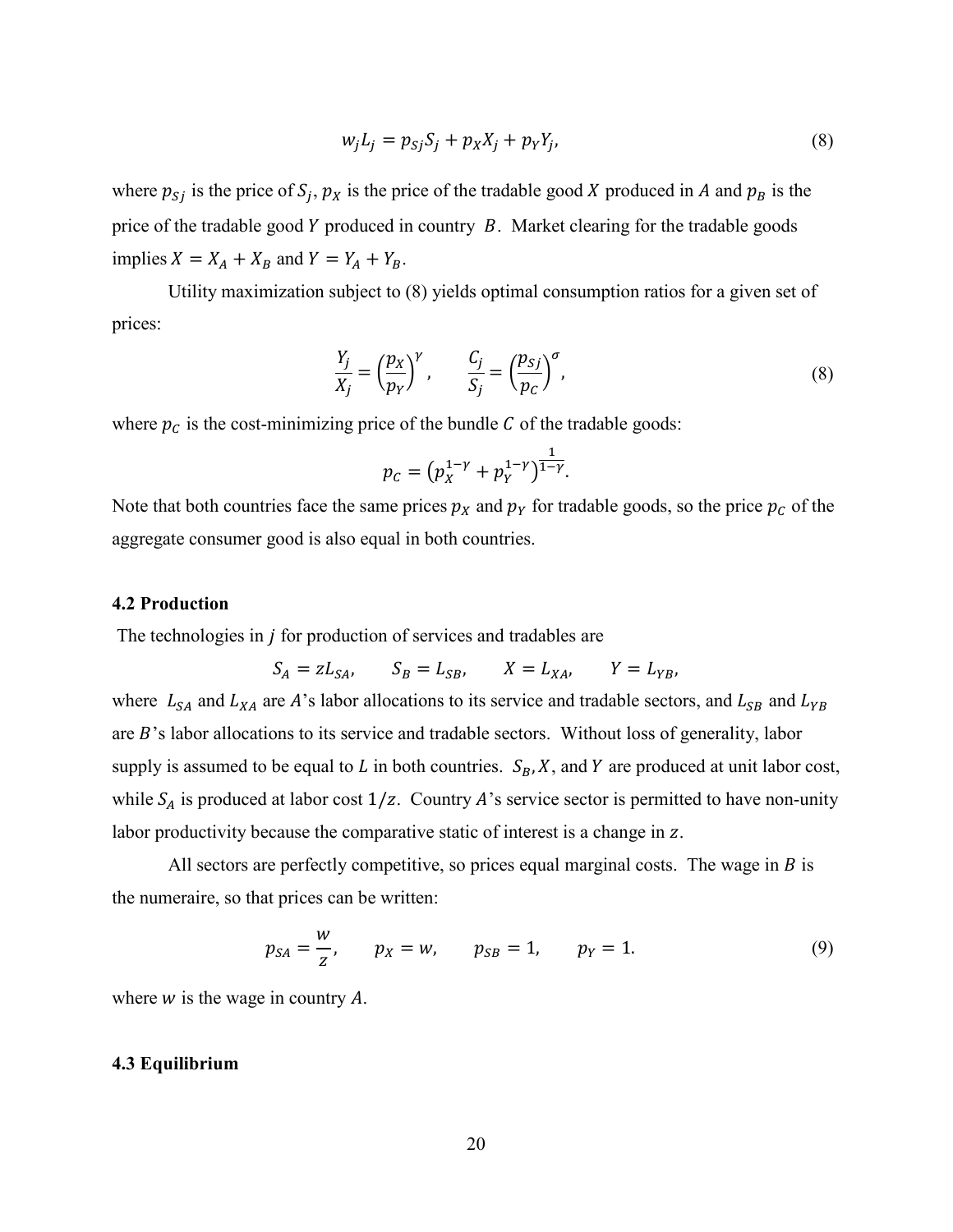Equilibrium consists of optimal consumption ratios in each country (8), labor market clearing in each country,

$$
L = \frac{S_A}{z} + X_A + X_B, \qquad L = S_B + Y_A + Y_B,\tag{10}
$$

and the trade balance condition

$$
wX_B = Y_A,\tag{11}
$$

where equation (11) follows from substituting the labor market clearing conditions into each country's budget constraint.

#### **4.3 Welfare Effects of Asymmetric Growth**

*Proposition 2:* Welfare in *B* is falling in *z* when tradable goods are imperfect substitutes and the elasticity of substitution between the nontradable and the tradable bundle,  $\sigma$ , is greater than unity.

*Proof:* Appendix D.

If the elasticity of substitution between tradables is less than unity, it is still possible for welfare to fall in  $B$ . I focus on the case of substitutability because it is consistent with the implicit assumption in the macro and trade literatures that focus on the effects of monopolistic competition.

Intuitively, the result in Proposition 2 is a result of a fall in  $B$ 's terms of trade when  $A$ 's service-sector productivity increases. An increase in z lowers the price of nontradable services in  $\vec{A}$ . Since the elasticity of substitution between services and tradables is greater than unity, country A responds to the price decrease by demanding more services and fewer tradables. This lowers the value of tradables relative to the value of labor in  $A$ , causing  $A$  to devote labor resources to the production of services. Therefore, resources are reallocated away from provision of tradables for trade with  $B$  to the provision of nontradable services for  $A$ .

An alternative way to conceptualize the result in Proposition 2 is through price effects. The consumer price index in  $B$  can be written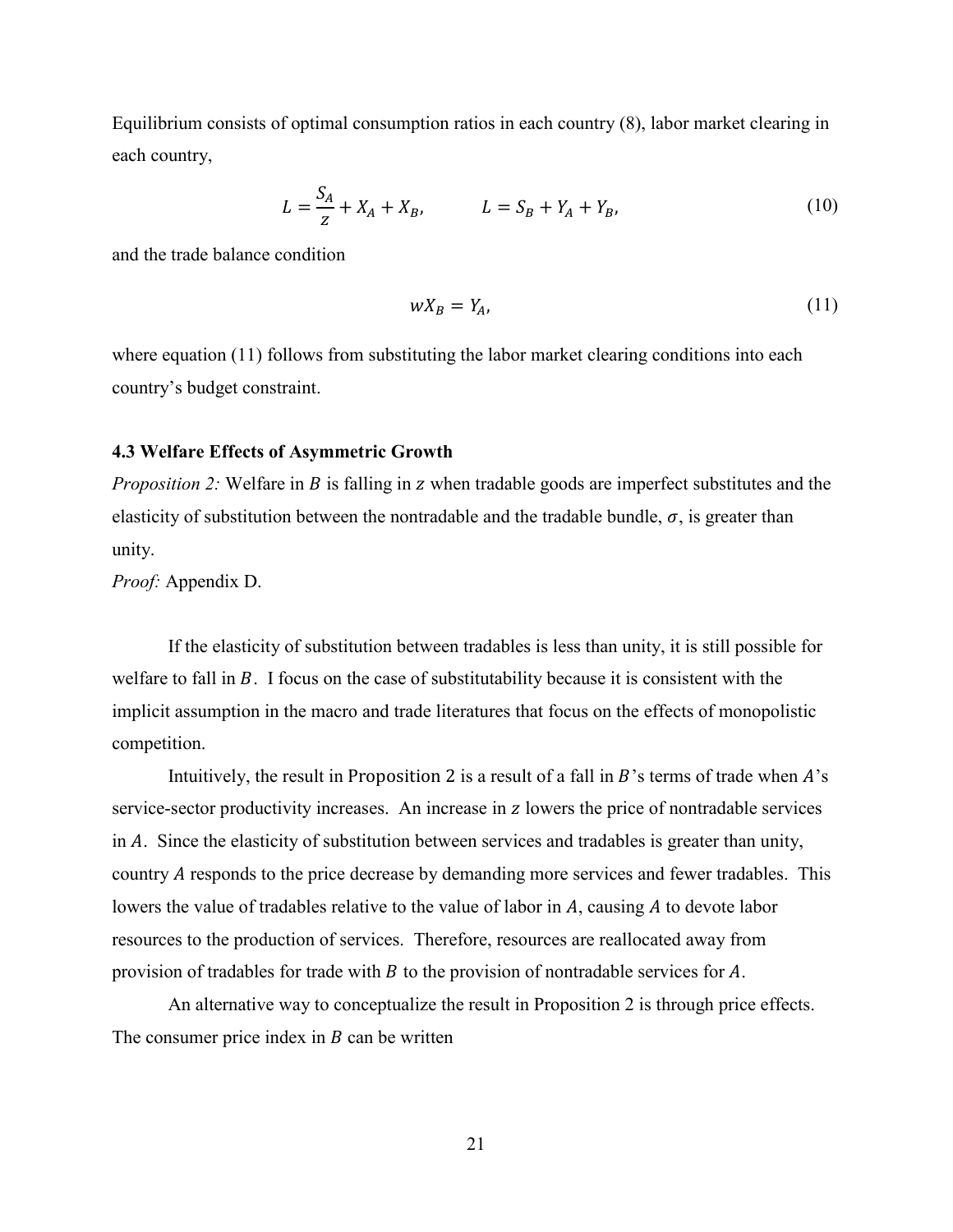$$
P_B = \left(1 + (w^{1-\gamma} + 1)^{\frac{1-\sigma}{1-\gamma}}\right)^{\frac{1}{1-\sigma}},\tag{11}
$$

which is increasing in  $w$ . Therefore, if the value of labor in  $A$  increases relative to the value of labor in  $B$ , the consumer price index in  $B$  will increase and  $B$ 's welfare will fall. Under the conditions stipulated in Proposition 2, the increase in  $z$  causes an increase in  $w$  because country A indirectly demands more of its labor relative to the labor of country  $B$ .

#### **4.4 Discussion of the Two-Country Model**.

The analysis in Section 4 suggests that productivity growth in any country's service sector may increase prices in other countries, reducing their welfare. This result is fairly general in that the conditions leading to this result are imperfect substitutability between traded goods and an above-unity elasticity of substitution between nontraded services and tradables. Indeed, these assumptions are implicit in most macro and trade models that incorporate monopolistic competition.

The model presented above offers a solution to what appears to be a puzzling decline in abject poverty in all parts of the world following the global economic crisis in 2008: A fall in productivity in sectors (such as financial sectors) that do not serve the world's poorest members may have freed up economic resources to provide goods and services to the poor by lowering the price of these goods and services.

One implication is that an increase in global economic activity may have adverse consequences for the poorest people in the world. An additional implication of the model is that as service-sector productivity increases in developing countries, developed countries will experience higher prices and lower welfare in the absence of other forms of economic growth.

#### **5. Conclusion**

This paper has presented two cases in which productivity gains not only fail to "trickle down" to everyone in the economy, but actually lower the welfare of a group of people. In each case, the paper presents evidence in support of the assumptions underlying the models, as well as anecdotal evidence that lend support to the models' welfare implications.

The key mechanism driving the result in the models above is an increase in the income of a subset of people that supersedes the increase in aggregate wealth in response to economic

22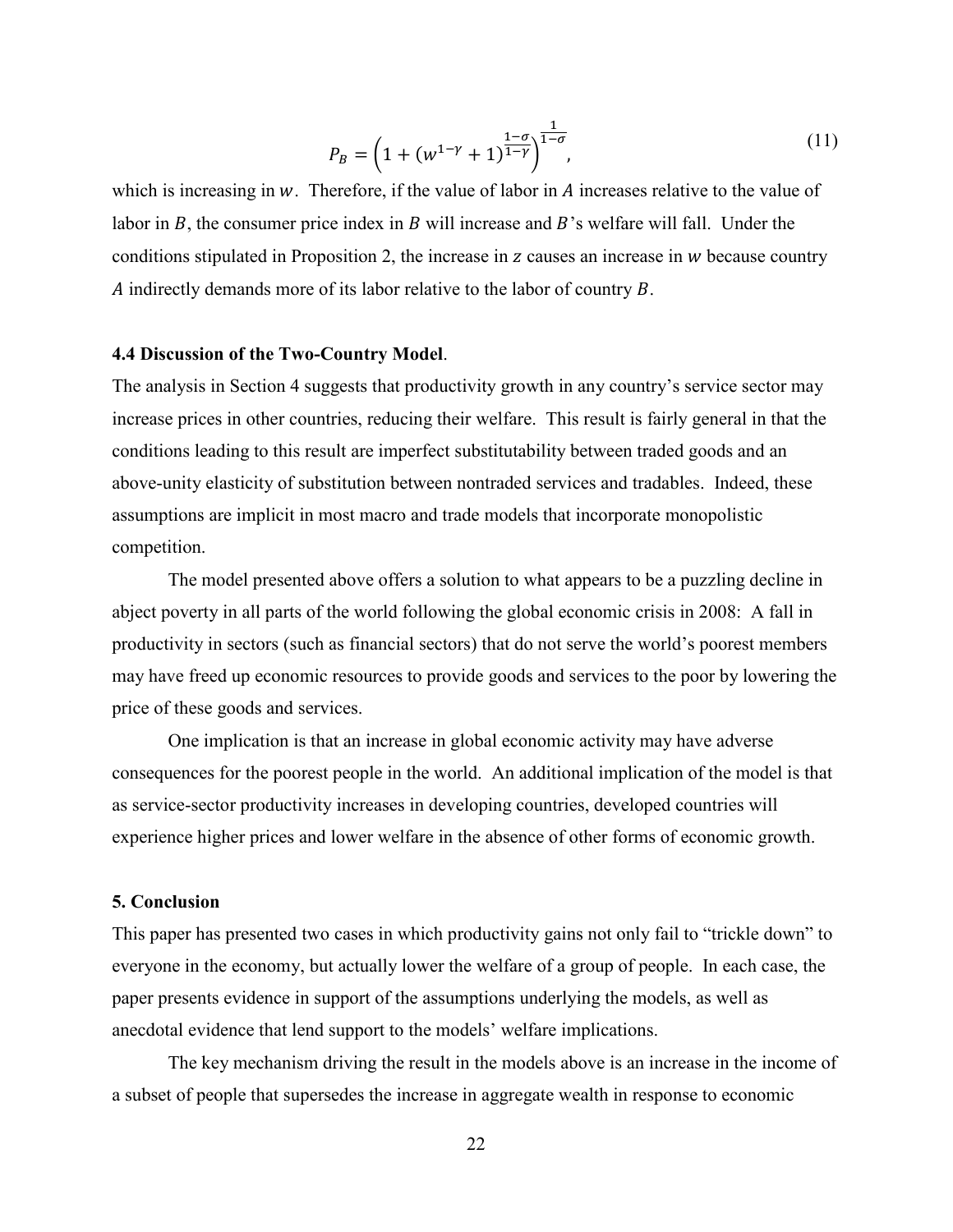growth. This mechanism does not operate in standard models that explain rising inequality. In the canonical model of skill-biased technological change, for example, economic gains are disproportionately directed to a subset of people but nonetheless improve everyone's welfare. The primary difference between the models presented above and models of inequality is that the models presented above assume that consumption bundles not identical across the population.

In the case of sector-biased, skill-biased technological change, the difference in consumption bundles between the skilled Rich and the unskilled Poor is due to nonhomothetic preferences. The welfare decline of the low-skilled Poor is greater the more biased is growth toward high-end goods and services, or toward services in wealthy neighborhoods. The welfare loss is also greater the less important are high-end goods and services in the consumption bundle of the Poor. In the extreme, the Poor do not consume any goods that experience productivity gains, and their consumption/welfare loss is substantial.

In the case of international trade, consumption bundles differ across countries due to nontraded services, as in Balassa (1964) and Samuelson (1964). Under the assumptions that tradable goods are imperfect substitutes, and that the elasticity of substitution between services and tradables is greater than unity, the country without the service-sector productivity increase experiences a decline in its terms of trade and in its welfare.

The focus of this paper is on illustrating mechanisms that are likely to apply in a number of contexts rather than on developing methods to test these models empirically. A rigorous empirical test of the models would require matching consumption of disaggregated goods and services to the inputs used in production of the specific goods and services. Existing data clearly are inadequate for such an analysis. The development of suitable datasets for testing this proposition is beyond the scope of this paper.

An interesting avenue for empirical research would be to document productivity gains and the adoption of new technology by service establishments at the neighborhood level. If service establishments in high-income neighborhoods experience skill-biased technology improvements or utilize more high-tech capital than their counterparts in low-income areas, then the model in this paper may help explain the chronic underdevelopment of some of the poorest neighborhoods.

23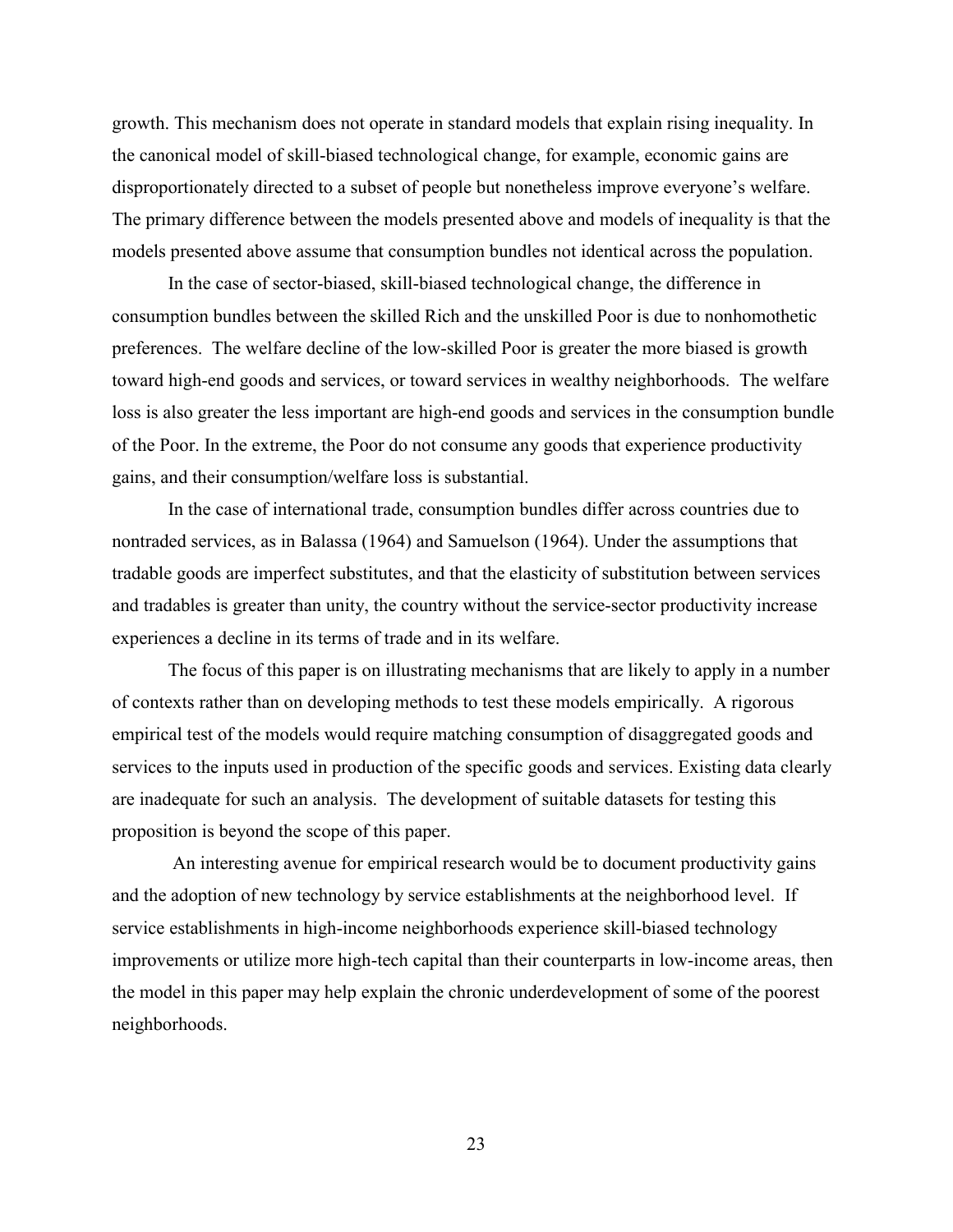#### **References**

- Acemoglu, D. (1998) "Why do New Technologies Complement Skills? Directed Technical Change and Wage Inequality." *Quarterly Journal of Economics* 111:779-804.
- Acemoglu, D. (2003) "Patterns of Skill Premia," *Review of Economic Studies* 69:781-809.
- Acemoglu, D. 2002. "Technical Change, Inequality, and the Labor Market." *Journal of Economic Literature*, 40(1): 7-72.
- Acemoglu, D. and D. Autor (2010) "Skills, Tasks and Technologies: Implications for Employment and Earnings." NBER Working Paper 16082.
- Angrist, J. (1995) "The Economic Returns to Schooling in the West Bank and Gaza Strip." *American Economic Review*, 85(5): 1065-1087.
- Autor, D., L. Katz, and M. Kearney (2008) "Trends in U.S. Wage Inequality: Revising the Revisionists." *Review of Economic Statistics* 90(2): 300-323.
- Autor, D., F. Levy, and R. Murnane (2003) "The Skill Content of Recent Technological Change: An Empirical Investigation." *Quarterly Journal of Economics* 118: 1279–1333.
- Balassa, Bela. 1964. "The Purchasing-Power Parity Doctrine: A Reappraisal." *Journal of Political Economy*, 72(6): 584–96.
- Bhagwati, J. (1958) "Immiserizing Growth: A Geometrical Note," *Review of Economic Studies* 25: 201-205.
- Beaudry, P. and D. Green (2003) "Wages and Employment in the United States and Germany: What Explains the Differences?" *American Economic Review,* 93(3): 573–602.
- Bound, J. and G. Johnson (1992) "Changes in the Structure of Wages in the 1980s: An Evaluation of Alternative Explanations." *American Economic Review* 82(3) 371-92.
- Broda, C. and J. Romalis (2009) ["Welfare Implications of Rising Price Dispersion"](http://faculty.chicagogsb.edu/christian.broda/website/research/unrestricted/Broda_TradeInequality.pdf) University of Chicago mimeo.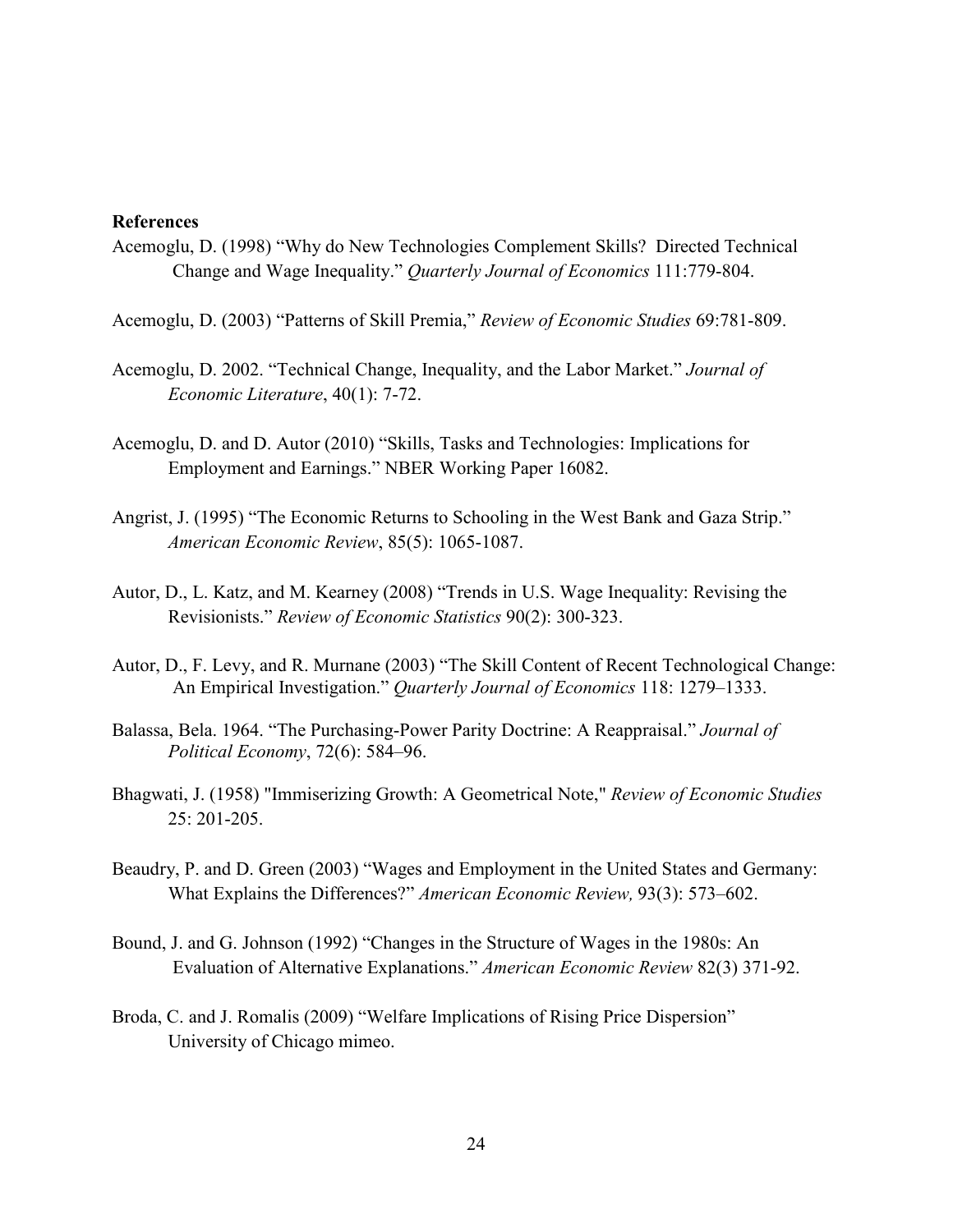- Buera, J. and J. Kaboski (2011) "The Rise of the Service Economy." Forthcoming *American Economic Review.*
- Caselli, F (1999) "Technological Revolutions." *American Economic Review*, 89(1): 78-102.
- Corden, WM and JP Neary (1982). "Booming Sector and De-industrialisation in a Small Open Economy". *The Economic Journal* 92 (December): 825–848.
- Headey, Derek (2012) "The Impact of the Global Food Crisis on Self-Assessed Food Security." International Food Policy Research Institute.
- Hicks, John (1970) "Elasticity of Substitution Again: Substitutes and Complements." *Oxford Economic Papers*, 22(3): 289-296.
- Jorgenson, D. (2001) "Information Technology and the U.S. Economy." *American Economic Review*, 91(1): 1-32.
- Jorgenson, D. and K. Stiroh (2000) "Raising the Speed Limit: U.S. Economic Growth in the Information Age," *Brookings Papers on Economic Activity* 1: 125-236.
- Katz, L. and K. Murphy (1992) "Changes in Relative Wages: Supply and Demand Factors." *Quarterly Journal of Economics* 107:35-78.
- Krugman, P. (1987) "The Narrow Moving Band, the Dutch Disease, and the Competitive Consequences of Mrs. Thatcher." *Journal of Development Economics* 27: 41-55.
- Krusell, P., Ohanian, L., Rios-Rull, J, and G. Violante (2000) "Capital-Skill Complemantarity and Inequality: A Macroeconomic Analysis." *Econometrica* 68, 1029-1053.
- Samuelson, Paul A. 1964. "Theoretical Notes on Trade Problems." *Review of Economics and Statistics*, 46(2): 145–54.
- Schuetz, Jenny, Jed Kolko, and Rachel Meltzer (2012), "Are Poor Neighborhoods 'Retail Deserts'", *Regional Science and Urban Economics*. 42: 269-285.
- Stiroh, K. (2002) "Information Technology and the Productivity Revival: What Do the Industry Data Say?" *American Economic Review*, 92(5): 1559-1576.
- Triplett, J. and B. Bosworth (2000) "Productivity in the Services Sector." The Brookings Institution. Mimeo.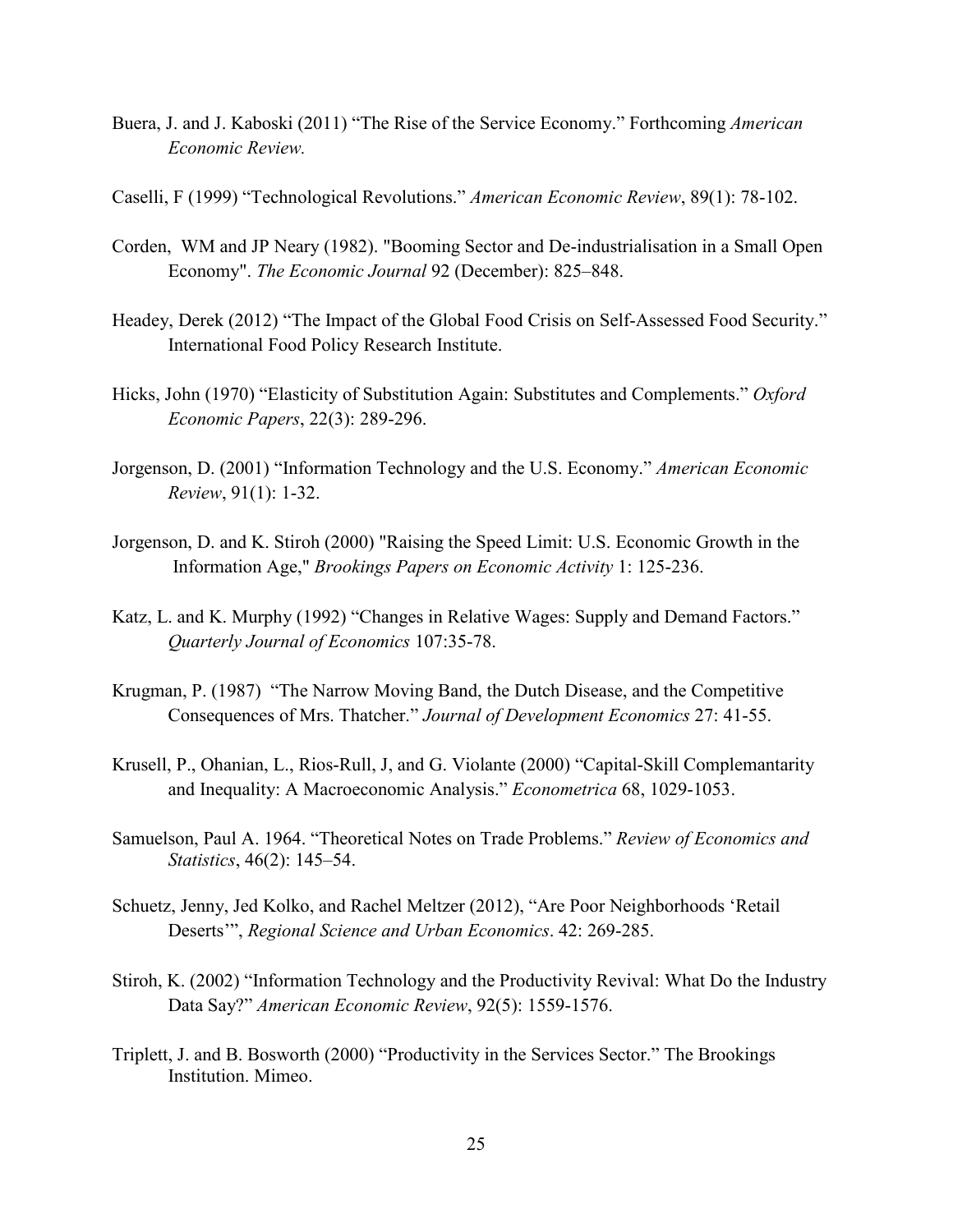#### **Appendix A**

*Proof of Proposition 1:* Total differentiation of equations (1) through (6) yields

$$
\widehat{H_F} = -\frac{(\sigma_Y - 1)(\sigma_F L_F + L_Y)H_Y}{H_F[(\sigma_F L_F + \sigma_Y L_Y)] + H_Y[((\sigma_F + \sigma_Y - 1)L_F + \sigma_Y L_Y)]}\widehat{Z_Y}
$$
(A1)

and

$$
\widehat{L_F} = \frac{(\sigma_F - 1)(\sigma_Y - 1)\sigma_Y H_Y L_Y}{(\sigma_F H_F + \sigma_Y H_Y) L_F (\sigma_Y - 1) + (\sigma_F L_F + \sigma_Y L_Y)(H_F + \sigma_Y H_Y)} \widehat{z_Y},
$$
\n(A2)

where  $\hat{x} = dx/x$  for any variable x. Equation (A1) implies that  $dH_F/dz$  is negative if and only if  $\sigma_Y > 1$ . Assuming this is the case, (A2) implies that  $dL_F/dz$  is negative if and only if  $\sigma_F < 1$ . If we assume that the elasticity of substitution is greater than unity in both sectors, then an increase in z will cause an outflow of skilled labor from the Potato sector and an inflow of unskilled labor. We can determine the net effect on the supply of Potatoes by total differentiation of the Potato production function:

$$
\frac{dF}{F} F^{\frac{\sigma_F}{\sigma_F - 1}} = \eta K_F^{-\frac{1}{\sigma_F}} dK_F + (1 - \eta)L_F^{-\frac{1}{\sigma_F}} dL_F.
$$

Substituting in (A1) and (A2) yields

$$
\hat{F} = -F^{-\frac{\sigma_F}{\sigma_F - 1}} \left[ \frac{\sigma_Y H_Y L(\sigma_Y - 1)(1 - \eta) L_F^{-\frac{1}{\sigma_F}} L_Y}{(\sigma_F H_F + \sigma_Y H_Y) L_F (\sigma_Y - 1) + (\sigma_F L_F + \sigma_Y L_Y)(H_F + \sigma_Y H_Y)} \right] \times \hat{z},
$$

which states that if  $\sigma_Y > 1$  the supply of Potatoes decreases whenever there is an improvement in skill-biased technological change in the Yacht sector.

#### **Appendix B**

Here I alter the model in Section 3 to allow production of Yachts and Potatoes to use a general constant-returns-to-scale functional form. In the static competitive equilibrium consumers maximize utility subject to their budget constraints; firms maximize profits, and labor markets clear. The H Rich agents solve

$$
\max Y_R
$$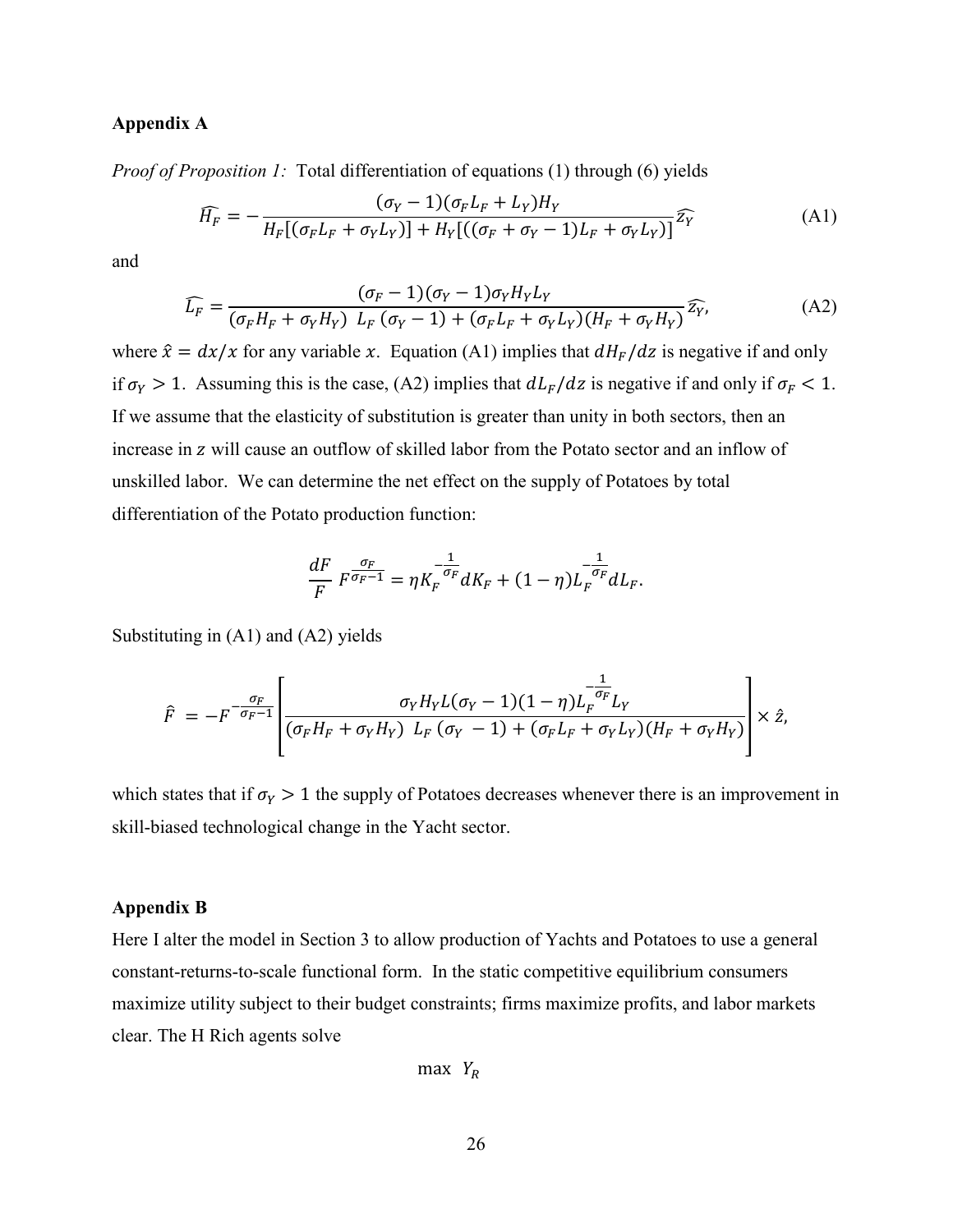$$
s.t. \quad Hw_H = Yp_Y \tag{B1}
$$

Likewise, the Poor agents solve

$$
\max 1.5 \times \log(F_P + 1)
$$
  
s.t.  $Lw_L = F p_F$  (B2)

Prices of Potatoes and Yachts are equal to unit costs  $c_F$  and  $c_Y$ :

$$
c_F(w_H, w_L) = p_F \tag{B3}
$$

$$
c_Y\left(\frac{w_H}{z}, w_L\right) = p_Y. \tag{B4}
$$

Market clearing implies

$$
H_F + H_Y = H \tag{B5}
$$

$$
L_F + L_Y = L. \tag{B6}
$$

Shepard's Lemma determines conditional factor demands in the Food sector:

$$
\frac{\partial c_F}{\partial w_H} = \frac{H_F}{F} \tag{B7}
$$

$$
\frac{\partial c_F}{\partial w_L} = \frac{L_F}{F}
$$
 (B8)

and relative factor demands in the Yacht sector are derived setting marginal rates of technical substitution equal to the ratio of input prices:

$$
\frac{\partial Y}{\partial H} / \frac{\partial Y}{\partial L} = \frac{r}{w}
$$
 (B9)

Equations A1 through A9 characterize the equilibrium. We can log-linearize the equilibrium equations to determine the effects of an increase in z on all endogenous variables:

$$
\widehat{w_H} = \widehat{Y} + \widehat{p_Y} \tag{B11}
$$

$$
\widehat{w_L} = \widehat{F} + \widehat{p_F} \tag{B12}
$$

$$
\phi_H \widehat{w_H} + \phi_L \widehat{w_L} = \widehat{p_F} \tag{B13}
$$

$$
\theta_H \widehat{w_H} + \theta_L \widehat{w_L} = \theta_Z \hat{z} + \widehat{p_Y}
$$
 (B14)

$$
\lambda_{H_F} \widehat{H_F} + \lambda_{H_Y} \widehat{H_Y} = 0 \tag{B15}
$$

$$
\lambda_{L_F} \widehat{L_F} + \lambda_{L_Y} \widehat{L_Y} = 0
$$
 (B16)

$$
\widehat{H_F} = \widehat{F} + \phi_H \sigma_F (\widehat{w_L} - \widehat{w_H})
$$
\n(B17)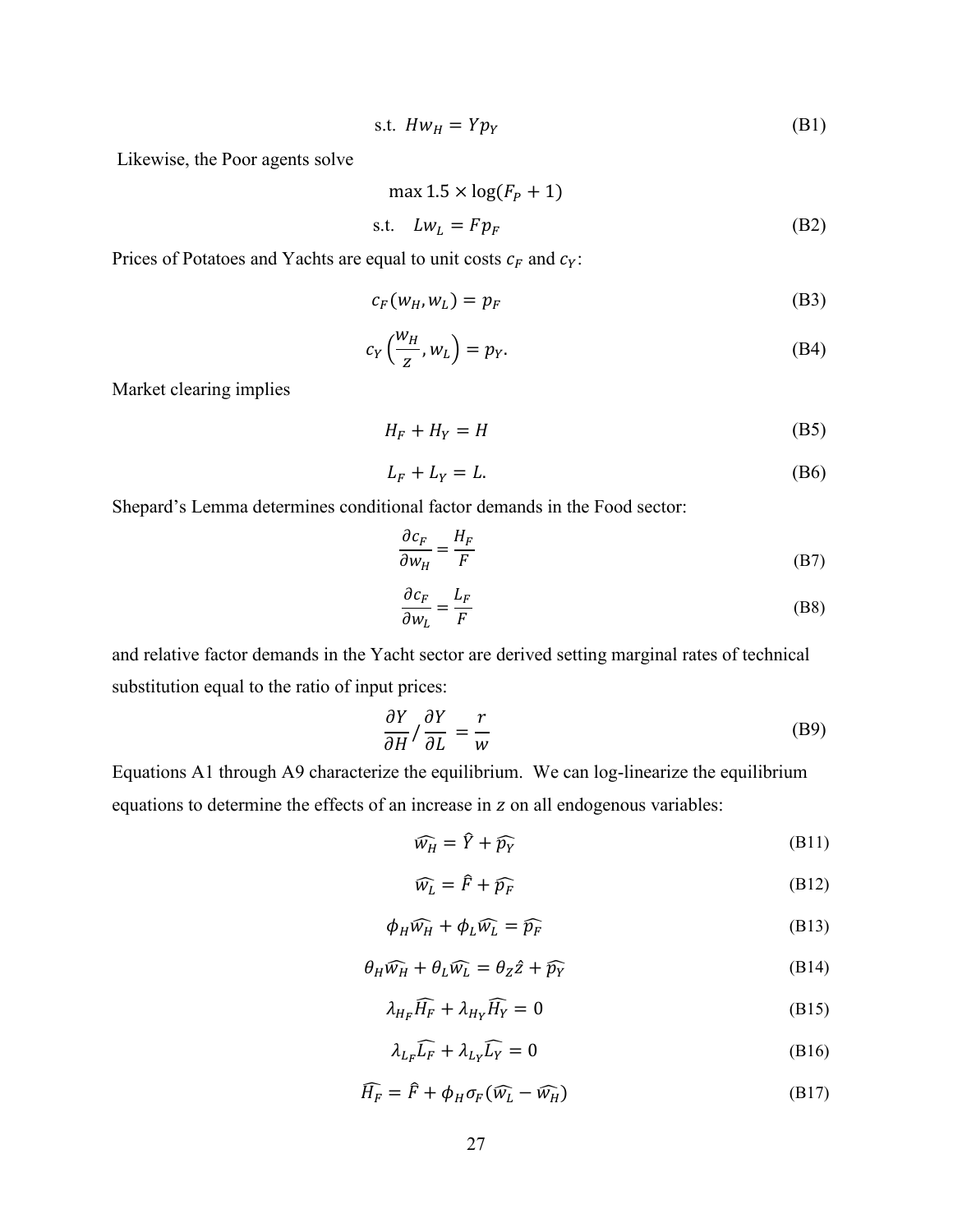$$
\widehat{L_F} = \widehat{F} + \phi_L \sigma_F (\widehat{w_H} - \widehat{w_L})
$$
\n(B18)

$$
\widehat{L_Y} - \widehat{H_Y} + (\sigma_Y - 1)\hat{z} = \sigma_Y(\widehat{w_H} - \widehat{w_L})
$$
\n(B19)

For any variable *x* above,  $\hat{x} = \frac{dx}{x}$ . I denote cost shares of labor in the Potato sector as  $\phi_H \equiv$  $w_H H_F/Fp_F$  and  $\phi_L \equiv w_L L_F/Fp_F$ . Likewise in the Yacht sector  $\theta_H \equiv w_H H_Y/Yp_Y$  and  $\theta_L \equiv$  $W_L L_Y/Yp_Y$ . The shares of labor types in each sector are  $\lambda_{H_F} = \frac{H_F}{H}$ ,  $\lambda_{H_Y} = \frac{H_Y}{H}$ ,  $\lambda_{L_F} = \frac{L_F}{L}$ , and  $\lambda_{Ly} = \frac{L_Y}{L}$ . The elasticity of substitution between the labor types is  $\sigma_F$  in the Potato sector. In the Yacht sector  $\sigma_Y$  in the elasticity of substitution between  $zH$  and L. Solving the above system of equations yields the percentage change in Potatoes in response to a percentage increase in Yachtspecific, skill-biased technological change:

$$
\hat{F} = -\frac{(\sigma_Y - 1)\lambda_{H_Y}}{\left\{ (1 + \sigma_F)\lambda_{H_F} + \lambda_{H_Y} \left[ \frac{\sigma_Y}{\phi_H} + \frac{\lambda_{L_F}}{\lambda_{L_Y}} \left( \frac{\sigma_F \phi_L}{\phi_H} - 1 \right) \right] \right\}^2}
$$

Potato production will fall in response to an increase in z whenever  $\sigma_Y > 1$  and  $\sigma_Y$  $\frac{\sigma_Y}{\phi_H} + \frac{\lambda_{L_F}}{\lambda_{L_Y}}$  $\frac{\lambda_{L_F}}{\lambda_{L_Y}}\Big(\frac{\sigma_F \phi_L}{\phi_H}$  $\frac{\mu \Psi L}{\phi_H} - 1$  > 0. This latter condition will hold when production functions are of the CES form as in Section 3.

#### **Appendix C**

Here I extend the model in Section 3 to include equipment capital,  $K$ . Production of Potatoes and Yachts takes the nested CES form:

$$
F = \left[ \eta \left( \lambda K_F^{\frac{\sigma_F - 1}{\sigma_F}} + (1 - \lambda) H_F^{\frac{\sigma_F - 1}{\sigma_F}} \right)^{\frac{\sigma_F - 1}{\sigma_F - 1} \frac{\beta}{\beta}} + (1 - \eta) L_F^{\frac{\beta - 1}{\beta}} \right]^{\frac{\beta}{\beta - 1}}
$$

$$
Y = \left[ \mu \left( \lambda (z K_Y)^{\frac{\sigma_Y - 1}{\sigma_Y}} + (1 - \lambda) H_Y^{\frac{\sigma_Y - 1}{\sigma_Y}} \right)^{\frac{\sigma_Y}{\sigma_Y - 1} \frac{\gamma - 1}{\gamma}} + (1 - \mu) L_Y^{\frac{\gamma - 1}{\gamma}} \right]^{\frac{\gamma}{\gamma - 1}},
$$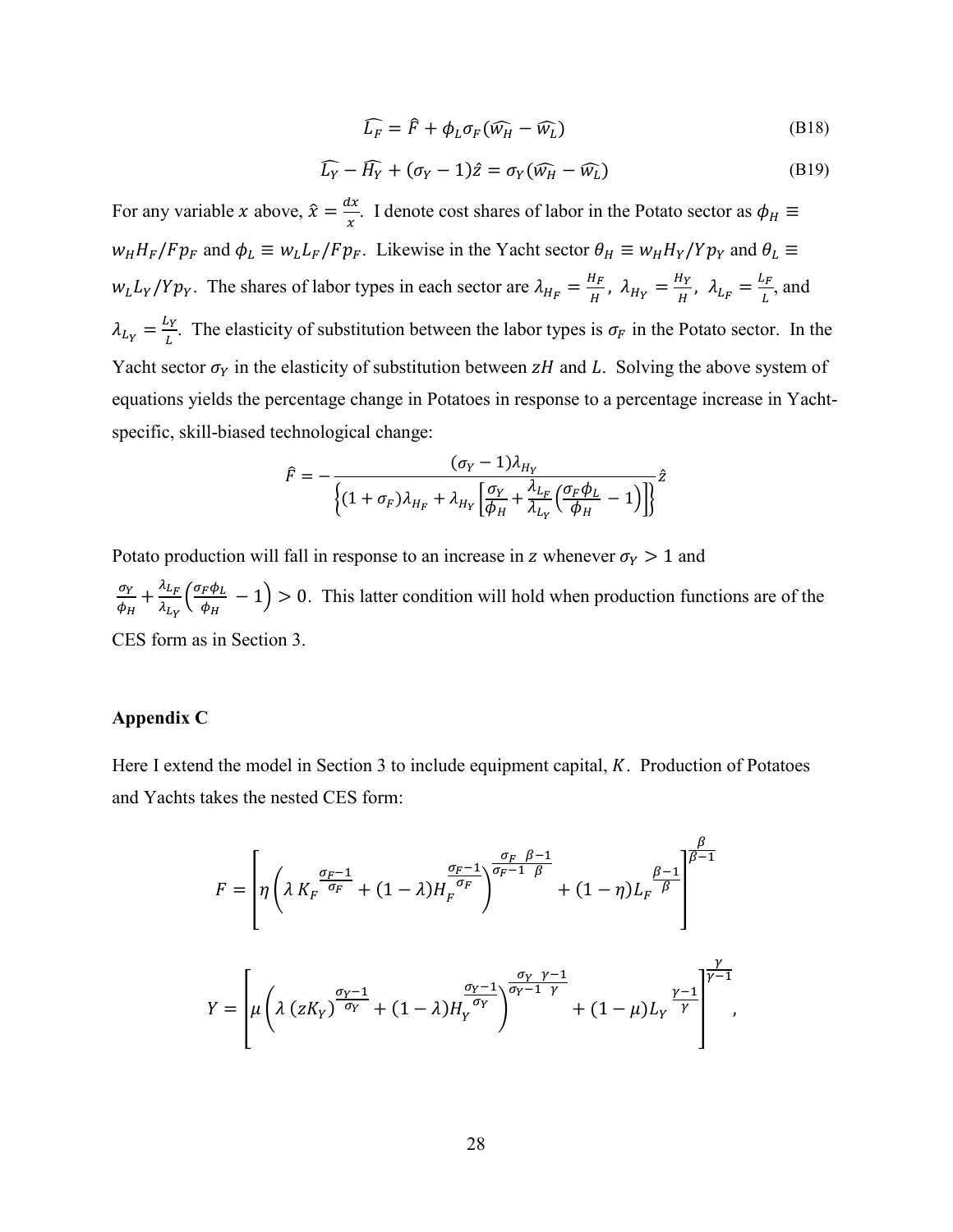which is similar to the production function estimated by Krusell, Ohanian, Rios-Rull, and Violante (2000). The technology parameter, z, augments capital in the Yacht sector only. Alternatively, we could assume that capital is sector-specific, and that productivity improvements are unique to the production of capital used in the yacht sector. With competitive markets the effects on factor demands and prices will be the same; the only difference is that capital in the Yacht sector would be measured as  $zK<sub>y</sub>$  instead of  $K<sub>y</sub>$ . Krusell et al. implicitly assume that the unit of measurement of capital is  $zK$  (theirs is a one-sector model) in order to account for the fall in the price of equipment capital during the latter part of the Twentieth Century. However, this assumption is not necessary: in the calibrated general equilibrium model the price of K (and the price of  $zK_y$ ) can fall in response to an increase in z, as we demonstrate below.

Preferences are the same as in the baseline model, and we assume that the Rich own the economy's endowment of capital  $K$  in addition to high-skilled labor  $H$ . The representative Rich agent therefore solves

$$
\max Y
$$
  
s.t.  $rK + w_H H \ge rK_Y + w_H H_Y + w_L L_Y$  (C1)

and the Poor agent solves

$$
\max \quad .5 \times \log(F)
$$
  
s.t. 
$$
w_L L \ge rK_F + w_H H_F + w_L L_F,
$$
 (C2)

 $v - \sigma$ 

where  $r$  is the price of capital.

In the competitive equilibrium the marginal rates of technical substitution must equal input prices. This consists of two equations in the Yacht sector,

$$
\frac{\mu}{1-\mu}\lambda z^{\frac{\sigma_Y-1}{\sigma_Y}}\left(\lambda\left(zK_Y\right)^{\frac{\sigma_Y-1}{\sigma_Y}}+(1-\lambda)H_Y^{\frac{\sigma_Y-1}{\sigma_Y}}\right)^{\frac{\gamma-\sigma}{\gamma(\sigma-1)}}L_Y^{\frac{1}{\gamma}}K_Y^{-\frac{1}{\sigma_Y}}=\frac{r}{w_L}
$$
(C3)

and

$$
\frac{\mu}{1-\mu} (1-\lambda) z^{\frac{\gamma-1}{\gamma}} \left(\lambda (zK_{\gamma})^{\frac{\sigma_{\gamma}-1}{\sigma_{\gamma}}} + (1-\lambda) H_{\gamma}^{\frac{\sigma_{\gamma}-1}{\sigma_{\gamma}}}\right)^{\frac{\gamma-\sigma}{\gamma(\sigma-1)}} L_{\gamma}^{\frac{1}{\gamma}} H_{\gamma}^{-\frac{1}{\sigma_{\gamma}}} = \frac{w_H}{w_L},\tag{C4}
$$

and two equations in the Food sector,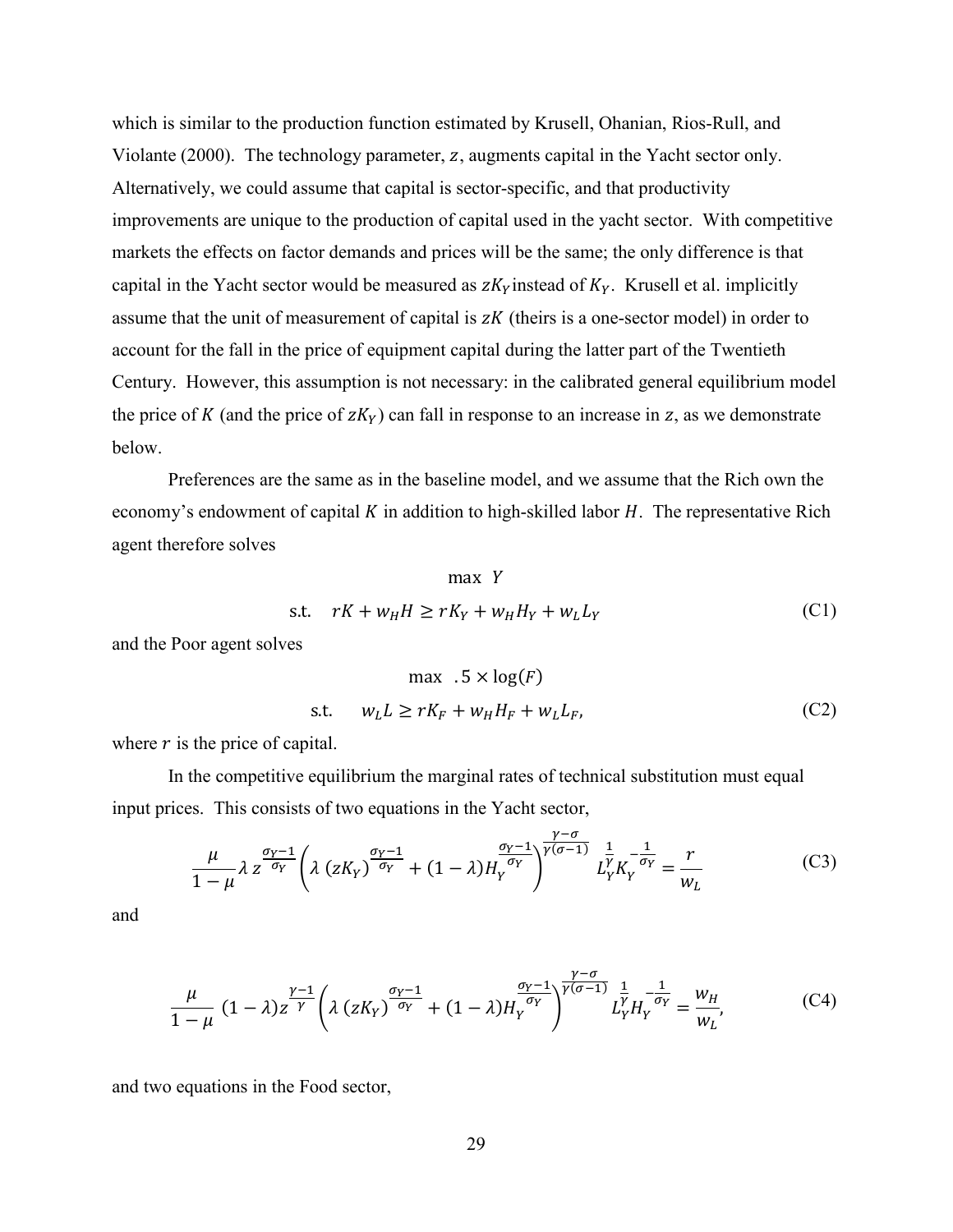$$
\frac{\eta}{1-\eta}\lambda\left(\lambda K_F^{\frac{\sigma_F-1}{\sigma_F}} + (1-\lambda)H_F^{\frac{\sigma_F-1}{\sigma_F}}\right)^{\frac{\beta-\sigma}{\beta(\sigma-1)}}L_F^{\frac{1}{\beta}}K_F^{-\frac{1}{\sigma_F}} = \frac{r}{w_L}
$$
(C5)

and

$$
\frac{\eta}{1-\eta}(1-\lambda)\left(\lambda K_F^{\frac{\sigma_F-1}{\sigma_F}}+(1-\lambda)H_F^{\frac{\sigma_F-1}{\sigma_F}}\right)^{\frac{\beta-\sigma}{\beta(\sigma-1)}}L_F^{\frac{1}{\beta}}H_F^{-\frac{1}{\sigma_F}}=\frac{w_H}{w_L}.
$$
(C6)

Equations  $(C1)$  through  $(C6)$ , in addition to market clearing conditions

$$
K = K_F + K_Y, \qquad H = H_F + H_Y, \quad L = L_F + L_Y,\tag{C7-C9}
$$

fully characterize the competitive equilibrium.

I calibrate the model using the parameter estimates in Krusell et al (2000):

 $\beta = \gamma = 1.67$ ,  $\sigma_Y = \sigma_F = 0.67$ ,  $\lambda = 0.553$ ,  $\eta = 0.587$ .

As in section 3, I set  $\frac{H}{L}$  = .7 to match its value in 2000. I set  $\mu$  = 0.65 instead of 0.587 to help match the 2000 skill premium,  $\frac{w_H}{w_L}$  = 2.1, and because a higher value of  $\mu$  increases the relative skill intensity in the Yacht sector, consistent with the evidence in Buera and Kaboski (2009). The capital stock,  $K = 7$ , is chosen to match the skill premium. The starting value for z is 1.

Table C1 shows the response of endogenous variables to a  $10\%$  increase in z. The supply of Potatoes,  $F$ , falls by 0.43%, due entirely to an outflow of skilled labor. Unskilled labor and capital actually flow into the Potato sector. When z increases, the technology-capital bundle  $zK_y$ increases in the Yacht sector. Since  $zK<sub>Y</sub>$  and  $H<sub>Y</sub>$  are relative complements (determined by the magnitude of  $\sigma_Y$  relative to  $\gamma$ ), the Rich demand more skilled labor in the Yacht sector, which increases  $w_H$  and  $H_Y$ . The Rich also demand less capital because the level of  $zK_Y$  is high relative to  $H<sub>Y</sub>$ , which lowers the price of capital. The result is an outflow of capital from the Yacht sector and into the Potato sector. The stronger the relative complementarity between capital and skill, the stronger is the fall in  $r$  and in inflow of capital to the Potato sector. If baseline calibration is changed slightly to decrease the relative complementarity (through either an increase in  $\sigma_Y$  or a decrease in  $\gamma$ ), the sign of the change in  $r$ ,  $K_F$ , or both can reverse. All other variable changes are robust to a wide range of parameter values.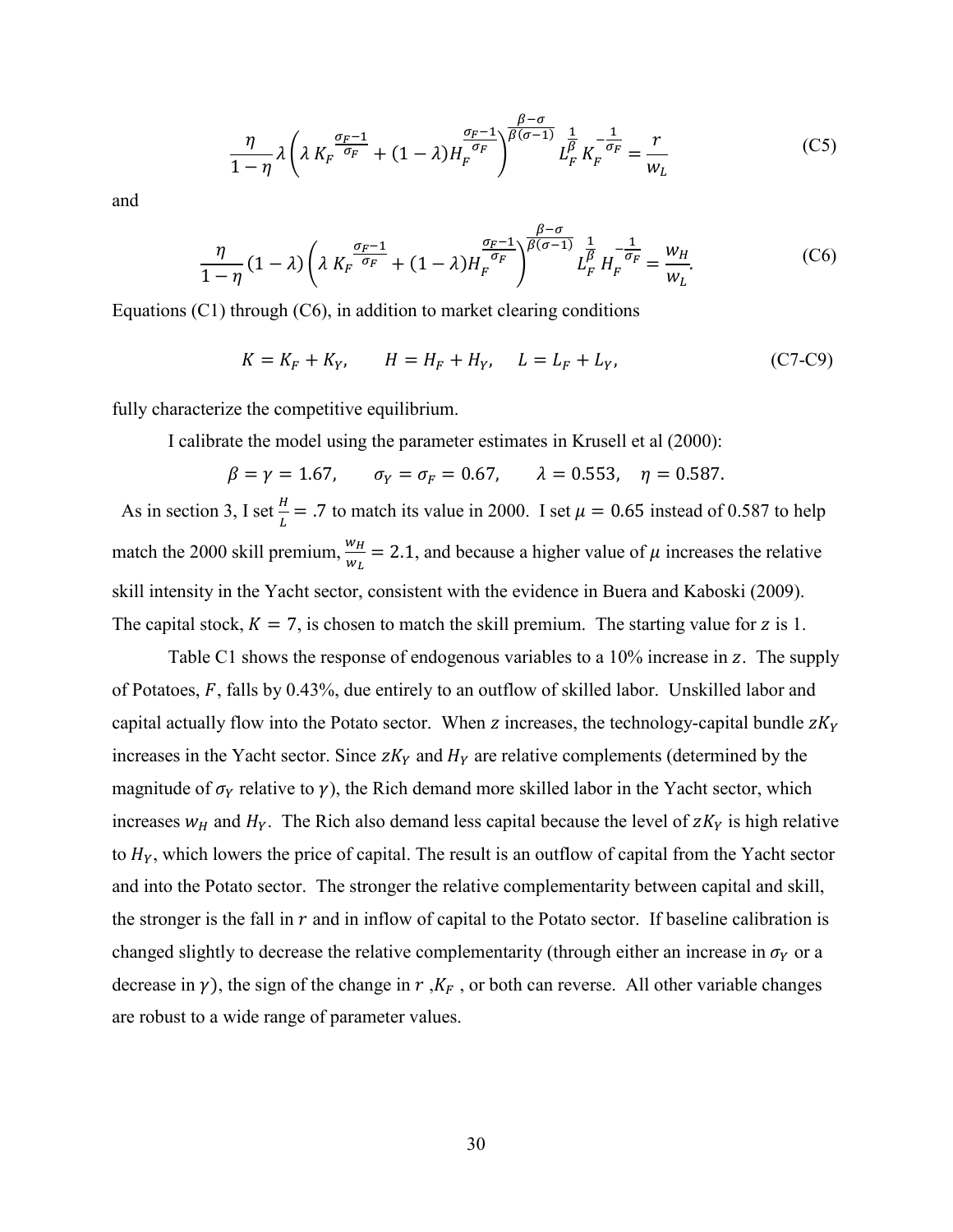| Table C3: Response of Endogenous Variables to a 10% Increase in z |          |       |          |       |          |       |  |  |  |
|-------------------------------------------------------------------|----------|-------|----------|-------|----------|-------|--|--|--|
| $\widehat{W_H}$                                                   |          | Kг    | $H_E$    |       |          |       |  |  |  |
| 1.59%                                                             | $-1.70%$ | 0.51% | $-1.45%$ | 0.29% | $-0.43%$ | 2.07% |  |  |  |
| Note: The price of low-skilled labor, $w_L$ , is normalized to 1. |          |       |          |       |          |       |  |  |  |

#### **Appendix D**

This section derives the result in Proposition 2 from Section 5. A sufficient statistic for welfare in  $B$  is given by the consumer price index (11). Therefore the comparative static of interest is  $dw/dz$ . If  $dw/dz > 0$ , then the productivity increase causes an increase in B's consumption basket and a fall in its welfare. To determine  $dw/dz$ , I first simplify some of the equilibrium conditions.

Substitute the prices (9) into the tradable demand ratios (8), to yield

$$
Y_j = X_j w^{\gamma}, \tag{D1}
$$

$$
C_j = X_j (1 + w^{\gamma - 1})^{\frac{\gamma}{\gamma - 1}}
$$
 (D2)

for  $j = \{A, B\}$ . The optimal demands of services in A and B from (8) are

$$
S_A = C_A (w^{1-\gamma} + 1)^{\frac{\sigma}{1-\gamma}} \left(\frac{w}{z}\right)^{-\sigma}, \tag{D3}
$$

$$
S_B = C_B (w^{1-\gamma} + 1)^{\frac{\sigma}{1-\gamma}}.
$$
 (D4)

Solve the labor market clearing conditions (10) for  $S_A$  and  $S_B$  and substitute into (D3) and (D4). Also substitute (D2) for  $C_A$  and  $C_B$ :

$$
z(L - X_A - X_B) = X_A(1 + w^{\gamma - 1})^{\frac{\gamma}{\gamma - 1}}(w^{1 - \gamma} + 1)^{\frac{\sigma}{1 - \gamma}} \left(\frac{w}{z}\right)^{-\sigma}, \quad (D5)
$$

$$
L - Y_A - Y_B = X_B (1 + w^{\gamma - 1})^{\frac{\gamma}{\gamma - 1}} (w^{1 - \gamma} + 1)^{\frac{\sigma}{1 - \gamma}}.
$$
 (D6)

Substitute the demand ratios (D1) for  $Y_B$ :

$$
z(L - X_A - X_B) = X_A(1 + w^{\gamma - 1})^{\frac{\gamma}{\gamma - 1}}(w^{1 - \gamma} + 1)^{\frac{\sigma}{1 - \gamma}} \left(\frac{w}{z}\right)^{-\sigma}, \quad (D7)
$$

$$
L - Y_A - X_B w^{\gamma} = X_B (1 + w^{\gamma - 1})^{\frac{\gamma}{\gamma - 1}} (w^{1 - \gamma} + 1)^{\frac{\sigma}{1 - \gamma}}.
$$
 (D8)

Finally, substitute out  $X_B$  using the trade balance condition (11), and substitute out  $Y_A$  using (D1):